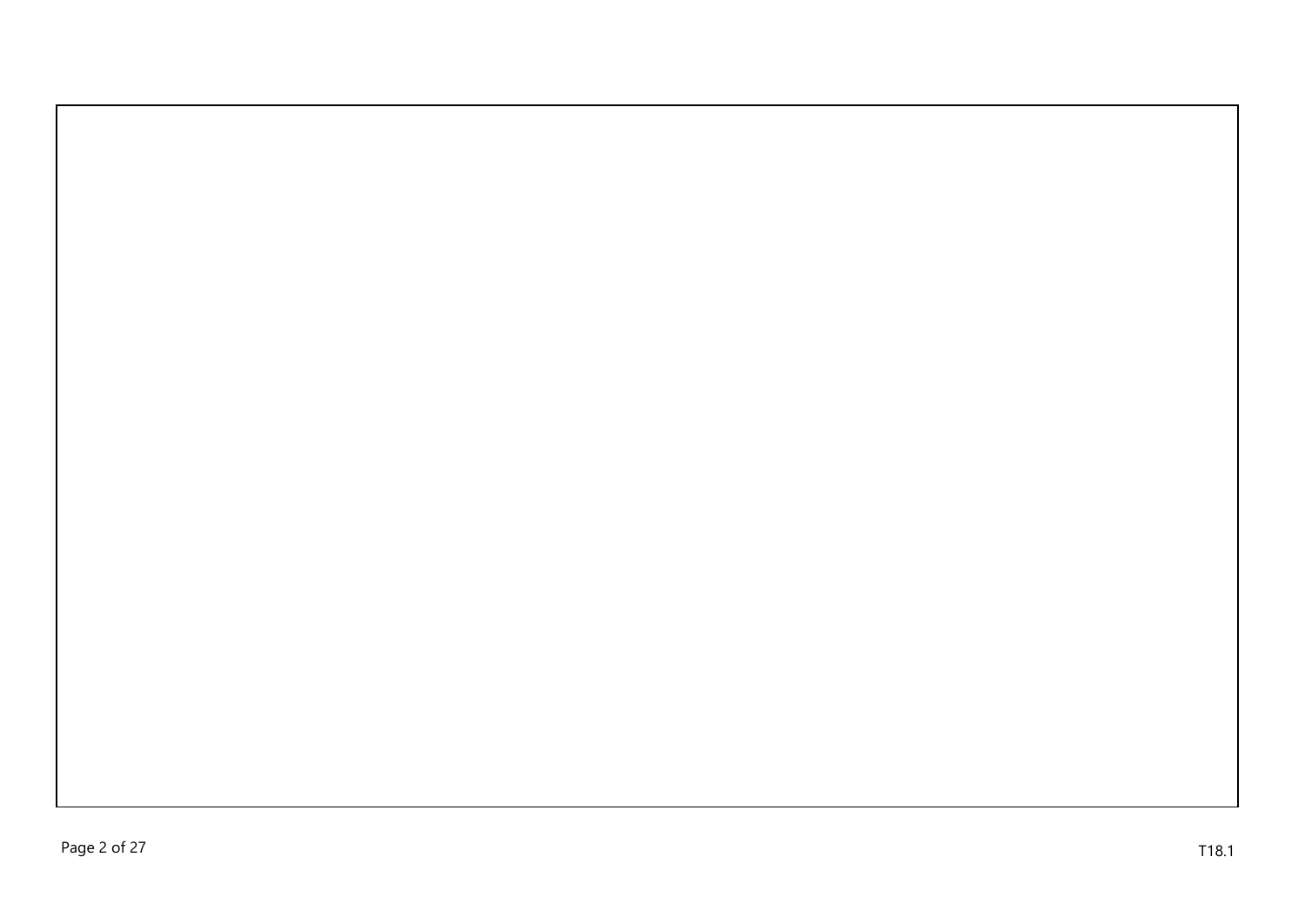| #               | Island | House Name       | Name                  | Sex | National ID | ړه پر ه                       | ىئرىتر                                                   |
|-----------------|--------|------------------|-----------------------|-----|-------------|-------------------------------|----------------------------------------------------------|
| Male'           |        |                  |                       |     |             |                               |                                                          |
|                 | Male'  | V. Afi           | Aishath Shazleena     | F   | A088137     | و د ژ د کرد                   | مەرىشكى ئىسكەم ئە                                        |
| 2               | Male'  | V. Afi           | Mohamed Shinaz        | M   | A091998     | و د ژ د کرد                   | وره دو شوش                                               |
| $\vert$ 3       | Male'  | V. Ahimoo        | Arifa Khalid          | F.  | A063424     | ە يەۋڭى ئەرى <sup>د</sup>     | پیرو محموم                                               |
| $\vert 4$       | Male'  | V. Ahimoo        | Mariyam Shizmeen      | F   | A063453     | ە دېزىق كەرد                  | د ورو شوځ چنگر                                           |
| $\overline{5}$  | Male'  | V. Ahimoo        | Aishath Shizna        | F   | A063817     | ە يەۋڭزىق ئەر <u>ەر</u>       | وكرمشكم المسونج مكر                                      |
| $\vert 6 \vert$ | Male'  | V. Ahimoo        | Hawwa Shiruhana       | F   | A070622     | ە يەۋىخ ئەرىرد                | رە ھەردە بەر<br>بەرە ھەمزىكى                             |
| $\vert$ 7       | Male'  | V. Ahimoo        | Aishath Sharyhaan     | F   | A128611     | ە يەۋىئە بەرد <sup>ە</sup>    | م شركة الشمير شكل المحمد                                 |
| 8               | Male'  | V. Ahimoo        | Abdulla Sameeh Moosa  | M   | A159650     | و د ژبو .<br>  د بر د تر د    | رە قەللە سەرچە ترك                                       |
| 9               | Male'  | V. Ahimoo        | <b>FATHIMATH SANA</b> | F   | A159651     | ە يەۋىئە ئەرى <sup>د</sup>    | ۇچ <sub>و</sub> چۇ سەنگە                                 |
| 10              | Male'  | V. Alvaan        | Haleema Yoosuf        | F   | A042314     | وودًى 1,200                   | برَبِّرِيَّ الرَّسْرُوُّ                                 |
| 11              | Male'  | V. Arasthu       | Ali Rasheed Hassan    | M   | A057656     | و دۇ ئۇ ، ئەنگە قىم           | أماسي الكرجوش الكاسكس                                    |
| 12              | Male'  | V. Ashlin        | Mohamed Haneef        | M   | A046393     | ە پەي مەھمەدىق                | ورەرو بەيدۇ                                              |
| 13              | Male'  | V. Asmas         | Aishath Nazima        | F.  | A128256     | <sub>ع</sub> بودً بم مشركته   |                                                          |
| 14              | Male'  | V. Asmas         | Ibrahim Rasheed       | M   | A137852     | <sub>عرم</sub> ورځو، بر عبر ص |                                                          |
| 15              | Male'  | V. Baazee        | Fathimath Fazla       | F   | A089524     | <sub>عرم</sub> ورځو. ځمې      | ۇچەقىمە كەشىتى                                           |
| 16              | Male'  | V. Baazee        | Mohamed Faisal        | M   | A089525     | <sub>ع</sub> روً د ځې         | ورەرو تەبىر                                              |
| 17              | Male'  | V. Baazee        | Ahmed Fazeel          | M   | A104418     | ە يەۋڭز . ھ <sup>ى</sup> ي    | پره پر تخ سپول                                           |
| 18              | Male'  | V. Baazee        | Aminath Fazeela       | F.  | A104419     | <mark>وږ</mark> ږ ئو چې       | أدوشي وكالمنافخ                                          |
| 19              | Male'  | V. Baazee        | Ali Afsal             | M   | A275217     | <sub>ع</sub> روً ڏو گھي       | أەيد أوقريدى                                             |
| 20              | Male'  | V. Baazee        | Hussain Fazaal        | M   | A308331     | و د د څو . ځې                 | چرىكىرى <i>ش تى</i> شگى                                  |
| 21              | Male'  | V. Baazee        | Abdulla Fayyah Faisal | M   | A346619     | ووژگر گامچ                    | حصرالله وحدثر ومبتك                                      |
| 22              | Male'  | V. Blooniya Aage | Ali Mohamed Fulhu     | M   | A051504     | $\frac{1}{1}$                 | ار در دورود در در در حدود کلید<br>الله په در حرور در حرو |
| 23              | Male'  | V. Blooniya Aage | Ibrahim Adam          | M   | A056961     | 222 20 20                     | دە ئەرە بەرە                                             |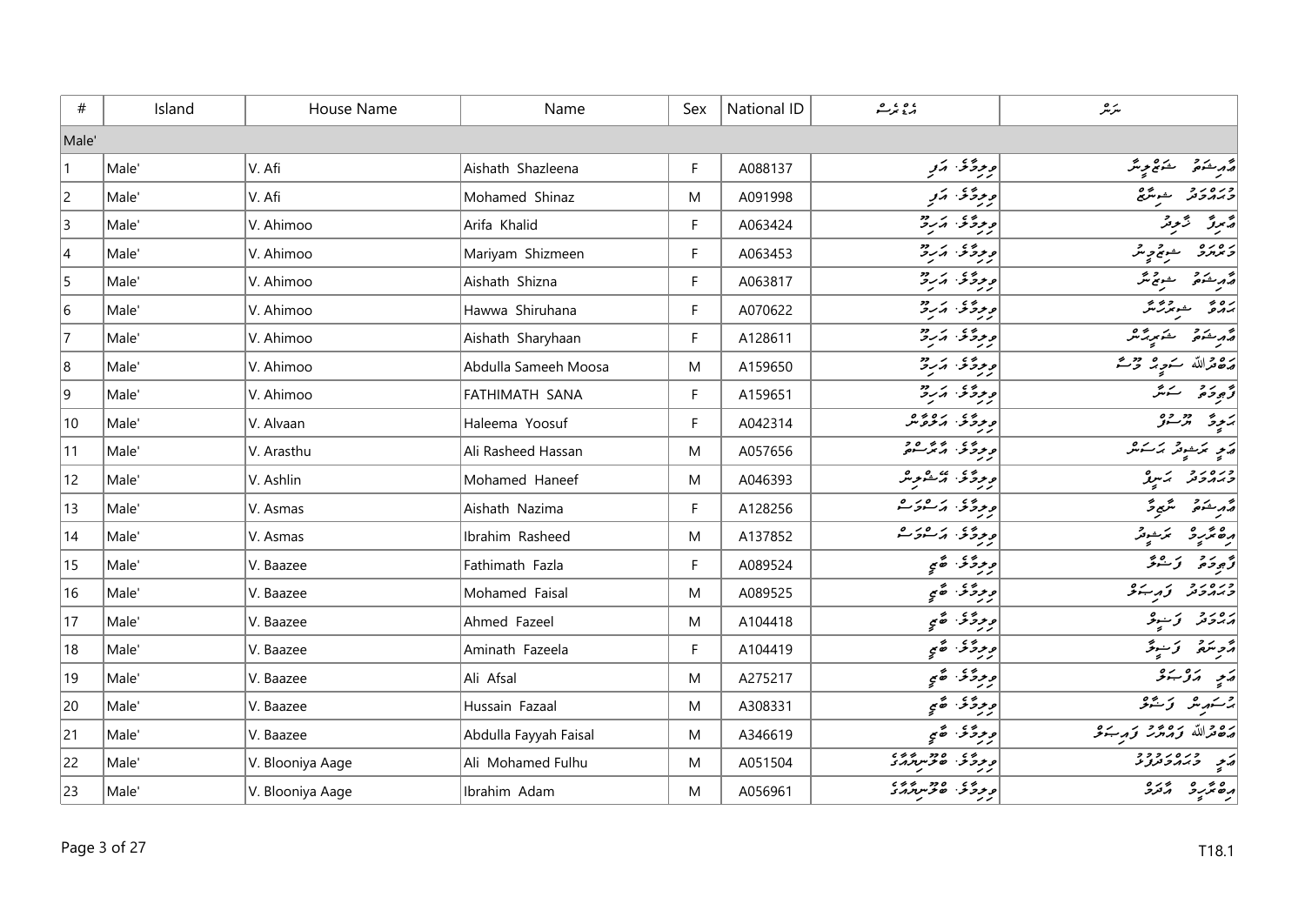| 24 | Male' | V. Blooniya Aage | Ahmed Ibrahim          | M         | A080468 |                                                                                                                                        | ەھ ترىرى<br>پروتو                              |
|----|-------|------------------|------------------------|-----------|---------|----------------------------------------------------------------------------------------------------------------------------------------|------------------------------------------------|
| 25 | Male' | V. Blooniya Aage | Mohamed Ibrahim        | M         | A096773 | و د د و د د د د د<br>و د د کر ه د سردر د                                                                                               | ەھ ئرىرى<br>و ره د د<br><i>د ب</i> رگرفر       |
| 26 | Male' | V. Blooniya Aage | Hussain Ibrahim        | M         | A148478 | و در دی دو در در                                                                                                                       | ەھ ئۆر ۋ<br>جر س <sub>ک</sub> ر مر             |
| 27 | Male' | V. Blooniya Aage | Ali Ibrahim            | M         | A148479 | د ده ده ده ده د                                                                                                                        | ړنې ره ټرېږ                                    |
| 28 | Male' | V. Blooniya Aage | Hassan Ibrahim         | M         | A149698 | ه و د کار ده د د د د                                                                                                                   | برسەمىر                                        |
| 29 | Male' | V. Blooniya Aage | Ismail Ibrahim         | M         | A350938 |                                                                                                                                        | ەھ ئرىرى<br>ارمۇمۇ                             |
| 30 | Male' | V. Blooniya Aage | Aishath Ibrahim        | F.        | A353086 | د ده ور ده ده<br>د د د کوسردرد                                                                                                         | ەھەترىرى<br>پ <sup>و</sup> پر شوې              |
| 31 | Male' | V. Blooniya Aage | Abdulla Ibrahim        | ${\sf M}$ | A384186 | د ده ده ده ده<br>د درگو افزار در                                                                                                       | ەھ ترىرى<br>بر25 الله                          |
| 32 | Male' | V. Blooniya Aage | Moosa Ibrahim          | M         | A396526 | و د د و د د د د د<br>و د د کر ه د سردر د                                                                                               | ەھ تررۈ<br>دی مشک                              |
| 33 | Male' | V. Blooniya Aage | Khadheeja Ibrahim      | F         | A404581 | د د د د د د د د<br>د د د کله د سردرد                                                                                                   | ە ھەترىرى<br>ترَورِيَّ                         |
| 34 | Male' | V. Bodisaimaa    | Mariyam Nasifa Umar    | F.        | A022462 | أو ويحو من من المريح                                                                                                                   | ג פג פי היי היה בג ב<br>בינות כי היינוצ' וגבינ |
| 35 | Male' | V. Bodisaimaa    | Ibrahim Nasif          | M         | A075742 | ە بەر ئىقى ئەسكەر ئى                                                                                                                   | ەھترىرو سۇسوۋ                                  |
| 36 | Male' | V. Bodisaimaa    | Mohamed Nasif          | M         | A075743 | ه دره د .<br>در ده د .                                                                                                                 | ورەرو شەر                                      |
| 37 | Male' | V. Bodisaimaa    | Umar Ali Manik         | M         | A082430 | و دځه ځې شمېرځ                                                                                                                         | בכב בכבית                                      |
| 38 | Male' | V. Bodisaimaa    | Aishath Nasifa Umar    | F.        | A148955 | و دې په سره په                                                                                                                         | وأرشكم الكرسوش وزار                            |
| 39 | Male' | V. Bodisaimaa    | Abdulla Nasif Umar     | M         | A148957 | ە بەر ئىچ ئەسكەر ئى<br>بەر ئەن                                                                                                         | رە ئەللە مەجبوقر مەدىمە                        |
| 40 | Male' | V. Bodisaimaa    | Hawwa Rasheeda Ibrahim | F         | A149075 | و دِ دُ د سي سُردُ                                                                                                                     | بروو برشوش رەبۇر ۋ                             |
| 41 | Male' | V. Bodisaimaa    | Mariyam Nali Naaz      | F.        | A319809 | و و د د . ه . سور د                                                                                                                    | د وړه ترې شم                                   |
| 42 | Male' | V. Bodisaimaa    | Hussain Nasif Umar     | M         | A352533 | ە بەر ئىچ ئەسكەر ئى<br>بەر ئەن                                                                                                         | بر سەر شەھرىق ھەدىر                            |
| 43 | Male' | V. Bodisaimaa    | Adam Nasif Umar        | M         | A352534 | ە يەۋىچە ھىم سەر <i>ۇ</i>                                                                                                              | أزود الرسوف أردار                              |
| 44 | Male' | V. Bodisaimaa    | Fathmath Nasifa Umar   | F         | A352535 | ە يەۋىچە ھىم سەرق                                                                                                                      | ۋۆرە ئېرىدۇ مەدىر                              |
| 45 | Male' | V. Chrome        | Ilham Ibrahim          | M         | A033724 | ە دۇنۇ ، ئايمى                                                                                                                         | مروره مقدره                                    |
| 46 | Male' | V. Chrome        | Aminath Ruthba Ilham   | F         | A069819 | و دې په ۲۶۵ وگړو                                                                                                                       | و برد دده و دوه                                |
| 47 | Male' | V. Claton        | Husna Ali              | F.        | A041854 | و د گوش موسیقی ش                                                                                                                       | 2_شىتر    كەبىي                                |
| 48 | Male' | V. Claton        | Ibrahim Inax           | M         | A042100 | و د څو ، مونو ش                                                                                                                        | ەر ھەتمەر 2<br>ب<br>بریثرچ                     |
| 49 | Male' | V. Claton        | Ahmed Mizhath Naeem    | M         | A067762 | أو وي وي من من المسلم<br>كران من المسلم المسلم المسلم المسلم المسلم المسلم المسلم المسلم المسلم المسلم المسلم المسلم المسلم المسلم الم | גפגב בשנים יתגב                                |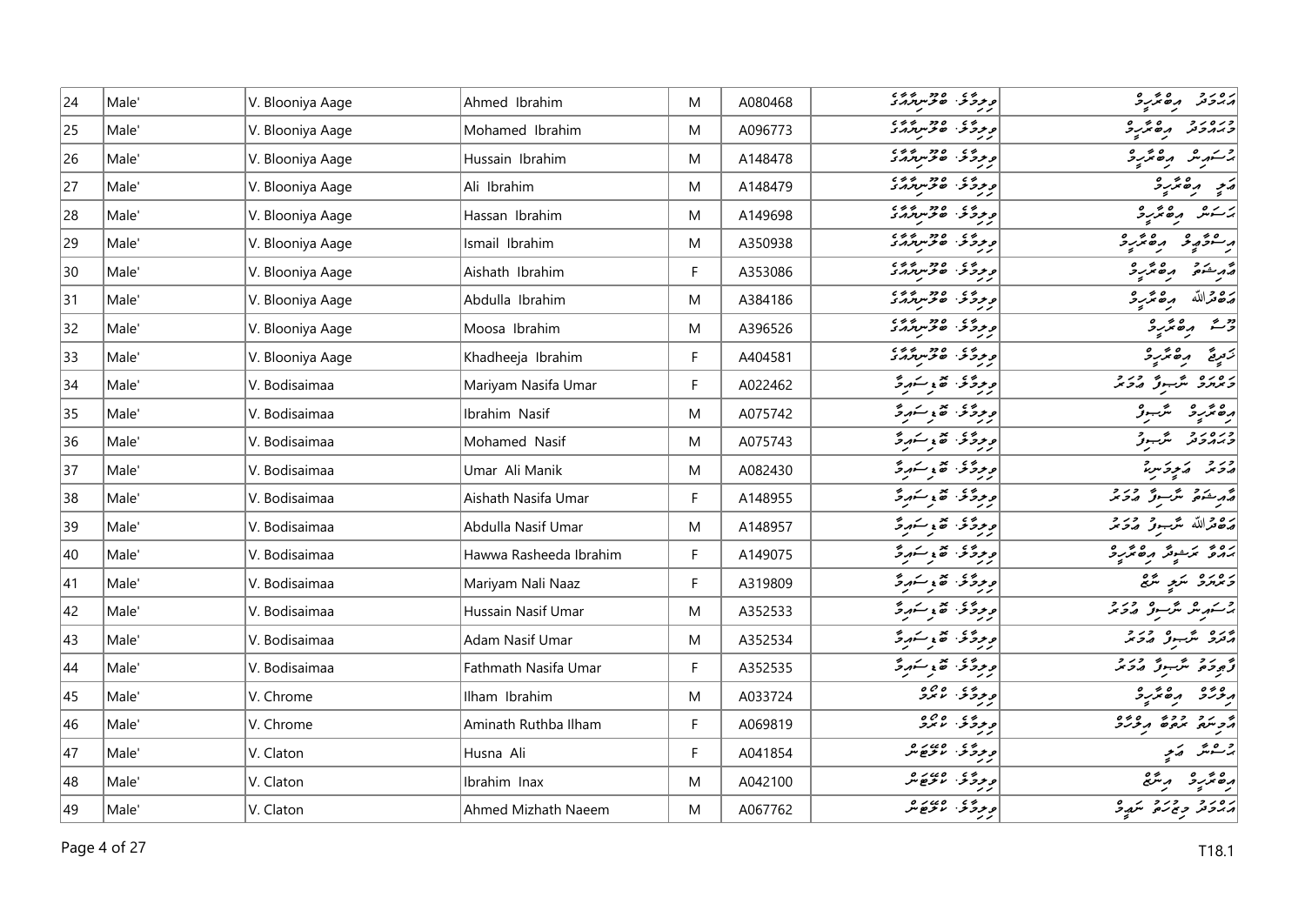| 50 | Male' | V. Claton       | Ahmed Jinah          | M         | A137891 | وبردو الأدهار                                       | أرور ويرمي                         |
|----|-------|-----------------|----------------------|-----------|---------|-----------------------------------------------------|------------------------------------|
| 51 | Male' | V. Claton       | Moosa Nahuzan Naseem | M         | A306154 | م پر چی می می می                                    | ור מי הסומס היה ס                  |
| 52 | Male' | V. Daily Breeze | Ali Waheed           | M         | A000959 |                                                     | أتكمج أتكمي تحكيم                  |
| 53 | Male' | V. Daily Breeze | Moosa Waheed         | M         | A059934 |                                                     | وه شه المح برقر                    |
| 54 | Male' | V. Daily Breeze | Aishath Ibrahim      | F         | A114732 |                                                     | ورشنتم رە ئرىر                     |
| 55 | Male' | V. Daily Breeze | Ismail Ibrahim       | M         | A121657 | و د د د .<br>و د د د .                              | ر عر و ده تر د                     |
| 56 | Male' | V. Daily Breeze | Ahmed Waheed         | ${\sf M}$ | A124410 |                                                     | رەرو كەيتر                         |
| 57 | Male' | V. Daily Breeze | Mohamed Raiaan Moosa | ${\sf M}$ | A164612 | و د د کې ، د بره بره                                | כנסגב גנדים חבי                    |
| 58 | Male' | V. Daily Breeze | Mariyam Waheeda      | F         | A308527 | وودكى بمروه يره                                     | د ۱۵ د کار تر                      |
| 59 | Male' | V. Dhakadhaa    | Soodha Jaufar        | F         | A034042 | <i>و د د د کم مرکز</i> مگر<br>  بر بر بر د کرکز مگر | دور دورو                           |
| 60 | Male' | V. Dhares       | Saeedha Abdulla      | F         | A039626 | مودۇبى قرىرى<br>  يەرىرى                            | وكحصقرالله<br>  سەھەتىر            |
| 61 | Male' | V. Dhares       | Ahmed Shah           | M         | A062807 | وودٌ دُ تربُّر ثُمَّةٍ<br> ---                      | برەر دەر                           |
| 62 | Male' | V. Dhares       | Shifaaul Ameen       | M         | A075307 | ە يەدىجى. ئەبۇر <u>م</u>                            | ىشى <i>ۋە قەتم</i> چە بىر          |
| 63 | Male' | V. Dhares       | Abdulla Saif         | ${\sf M}$ | A343224 | ا <sub>ھ پر</sub> وی <sub>ترین</sub> ے              | حده مقرالله مستعمر و               |
| 64 | Male' | V. Dhihavehi    | Afiya Ibrahim        | F         | A046269 |                                                     | הُנָת תַפּתֹל                      |
| 65 | Male' | V. Dhihavehi    | Ali Ibrahim          | ${\sf M}$ | A059747 | و و د د و رو ر                                      | أموس مره مركب                      |
| 66 | Male' | V. Dhihavehi    | Sakeena Ibrahim      | F         | A060001 | ە يەۋى ئىقتىمىسى بەرگەندار.<br>مەير قىلىما          | سكبيش مرەمخرىر                     |
| 67 | Male' | V. Dhihavehi    | Sizuna Ibrahim       | F         | A080138 | و ورٌوَ ورَءٌ ر                                     | ە ھەمگرىرى<br>بەھەمگرىرى<br>سىدىگە |
| 68 | Male' | V. Dhihavehi    | Hassan Shareef       | M         | A099843 | وودعى وركار                                         | ىزىسەش ئىشىرۇ                      |
| 69 | Male' | V. Dhihavehi    | Hussain Shareef      | M         | A099845 | وودد وزؤر                                           | چەسىرىش ھەمرو                      |
| 70 | Male' | V. Dhihavehi    | Mohamed Shareef      | M         | A103501 | و درگان درگار<br>درگان                              | ورەرو شىرو                         |
| 71 | Male' | V. Dhihavehi    | Hassaan Shareef      | M         | A362428 | و د د د و ربي                                       | برو شەر ھەمرۇ                      |
| 72 | Male' | V. Dhihavehi    | Husham Shareef       | ${\sf M}$ | A362429 | ە يەۋى ئىقتىمىسى بەرگەندار.<br>مەير قىلىما          | برْحَدَّة حَمَيْرَة                |
| 73 | Male' | V. Dhireykuri   | Aishath Ali          | F         | A071816 | ە يەۋڭ بىر يېزىق بىر<br>بەير قىلىش                  | أقهر شنعتى أقدمي                   |
| 74 | Male' | V. Dhireykuri   | Ali Ismail           | M         | A077577 | ە يەۋڭ بىر ئەرمىيە<br>مەر قىسىم بىر                 | ړنې پر عنځ په د                    |
| 75 | Male' | V. Dhireykuri   | Zidna Ali            | F         | A077882 | و دۇڭ دېرىنىمە                                      | ىر قرىئر ھەمچە                     |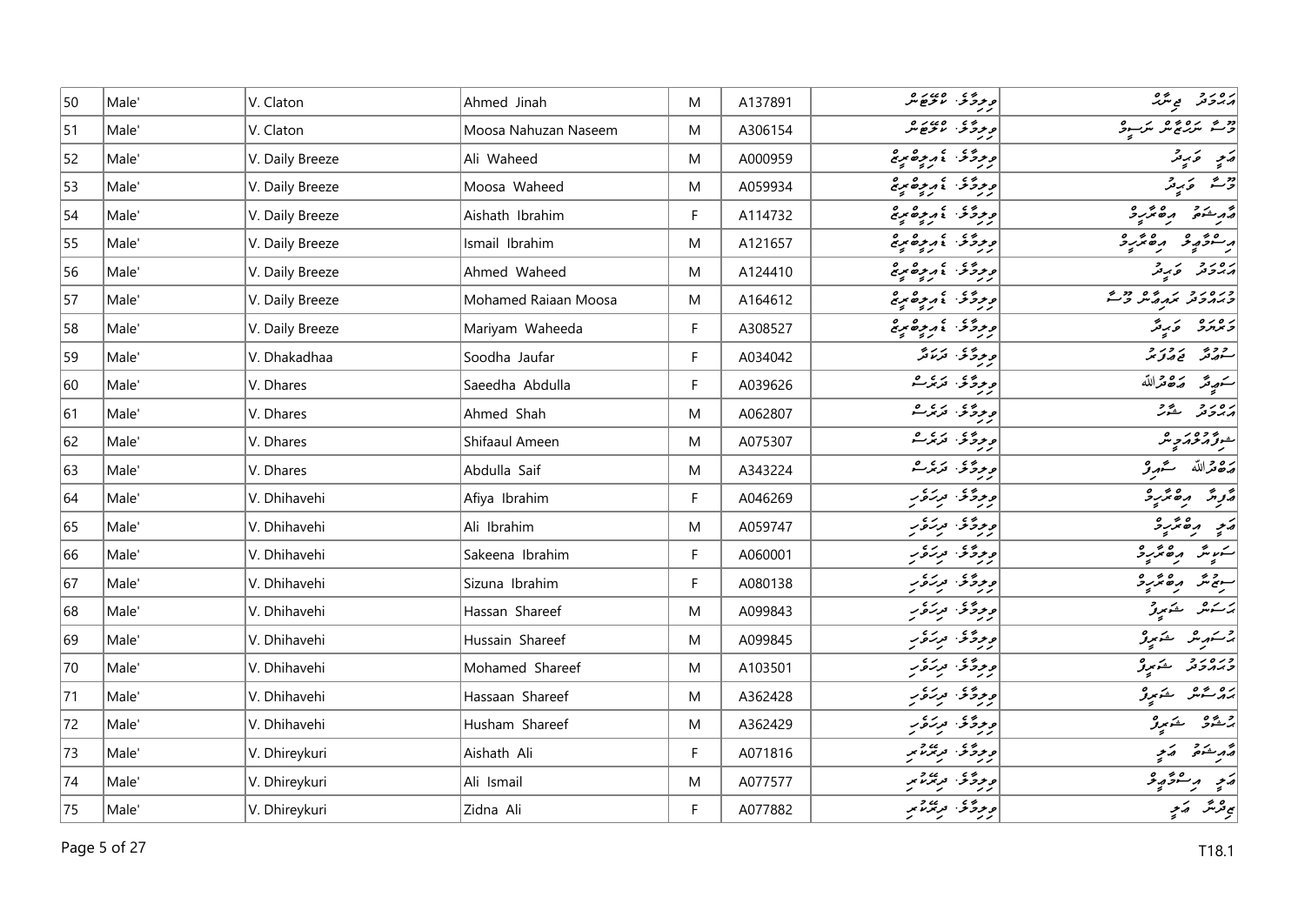| 76  | Male' | V. Dhireykuri     | Fathimath Sazna         | F         | A077951 | <i>و د څ</i> و مرغه تم                   | أوجوحو سيمتر                                                                                                                                   |
|-----|-------|-------------------|-------------------------|-----------|---------|------------------------------------------|------------------------------------------------------------------------------------------------------------------------------------------------|
| 77  | Male' | V. Dhireykuri     | Mariyam Ali             | F         | A338199 | <i>و د د څ</i> ر مر ټريز مر              | ر ه ر ه<br>  <del>ر</del> بر بر و                                                                                                              |
| 78  | Male' | V. Dhireykuri     | Yumna Ali               | F         | A343996 | <i>و و د څو مر پوره</i> مر               | ده پژ<br>ەكىپىيە                                                                                                                               |
| 79  | Male' | V. Dhireykuri     | Hawwa Ali               | F         | A343997 | و د د د به د بر<br>  بر بر د بر بر بر بر | $\begin{array}{cc} \mathcal{L}_{\mathcal{A}} & \mathcal{L}_{\mathcal{A}} \\ \mathcal{L}_{\mathcal{A}} & \mathcal{L}_{\mathcal{A}} \end{array}$ |
| 80  | Male' | V. Dhireykuri     | Mohamed Yamin Ali       | ${\sf M}$ | A369957 | <i>و د د ځی</i> مرغه مر                  |                                                                                                                                                |
| 81  | Male' | V. Dhireykuri     | Fahuma Ali              | F         | A369959 | و د د د .<br>د ر د د بر د بر             | تزردي الكامي                                                                                                                                   |
| 82  | Male' | V. Dhivethi       | Ahmed Jihaad            | M         | A000812 | و وژگر و وه و                            | أرەر 3 يەر تەر                                                                                                                                 |
| 83  | Male' | V. Dhivethi       | Maryam Faanu            | F         | A000814 | و وژگر و وه و                            | ر ه ر ه و و<br><del>د</del> بربرو ژ س                                                                                                          |
| 84  | Male' | V. Dhivethi       | Naifa Jihad             | F         | A078384 | <i>و و</i> وٌ وَ مره مو                  | شمرژ ویژنر                                                                                                                                     |
| 85  | Male' | V. Dhivethi       | Mohamed Nawaf Jihad     | M         | A078385 | <i>و د د څ</i> و سره مو                  | وره رو روو و و د                                                                                                                               |
| 86  | Male' | V. Dhoonifaiy     | Hassan Moosa            | M         | A012147 | وبردو وربره                              | ير سند و و م                                                                                                                                   |
| 87  | Male' | V. Dhoonifaiy     | Mariyam Abdul Samad     | F         | A012778 | أو ودعو المستركو                         | נ סנים נוספם נגב<br>בינו <i>וב גם נ</i> ומהפינ                                                                                                 |
| 88  | Male' | V. Dhoonifaiy     | Fathmath Shirumeen      | F         | A114667 | مودوع المسترجم                           | تزود ومن ويتور                                                                                                                                 |
| 89  | Male' | V. Diamond Castle | Mohamed Azim            | ${\sf M}$ | A069709 | وود و ارده و ده                          | ورەرو ئەرە                                                                                                                                     |
| 90  | Male' | V. Diamond Castle | Ibrahim Zayaan Azim     | M         | A372299 | وود و ارد و و دو و                       |                                                                                                                                                |
| 91  | Male' | V. Elam           | Hussain Mahir           | M         | A043457 | وبودٌ و ، دود                            | 2 سەر شەر ئەر بۇ                                                                                                                               |
| 92  | Male' | V. Elam           | Mohamed Samir           | M         | A060465 | و ودٌ تر ، دو د                          |                                                                                                                                                |
| 93  | Male' | V. Elam           | Ibrahim Yasir           | M         | A062318 | <sub>و پرځ</sub> ي. پره<br>ر             | رە ئەر ئەسىر                                                                                                                                   |
| 94  | Male' | V. Elam           | Ahmed Wafir             | M         | A066692 | مودٌ دُ کرده                             | رەرد ۋېر                                                                                                                                       |
| 95  | Male' | V. Elam           | Abdul Latheef Moosa     | M         | A074987 | وودٌ دُ ' دُوَدٌ                         |                                                                                                                                                |
| 96  | Male' | V. Elm            | Fathimath Shaifa Haleem | F         | A114720 | و د د کار وه<br>ربر                      | وتجوفا والمتمرق الكرفي                                                                                                                         |
| 97  | Male' | V. Elm            | Ahmed Saif Haleem       | ${\sf M}$ | A164632 | ە يەۋىخى مەدەر<br>سىر قىلىم يور          | أرورو ستهزؤ أترجي                                                                                                                              |
| 98  | Male' | V. Fahugoathi     | Moosa Ali               | ${\sf M}$ | A053289 | ە دۇنۇ. ئەدەر                            | $\frac{1}{2}$ $\frac{2}{3}$                                                                                                                    |
| 99  | Male' | V. Fahugoathi     | Ibrahim Farish          | ${\sf M}$ | A053669 | و و د د و د ده و<br>  د ر د د ر د د و    | رەنۇرۇ ئېرى                                                                                                                                    |
| 100 | Male' | V. Fahugoathi     | Mohamed Faisal          | M         | A098673 | وودعى ورهمو                              | ورودة وكربتكم                                                                                                                                  |
| 101 | Male' | V. Fahugoathi     | Mariyam Siznee          | F         | A104044 | مورد بود موجه مورد مو                    | ويورو سوهر                                                                                                                                     |
|     |       |                   |                         |           |         |                                          |                                                                                                                                                |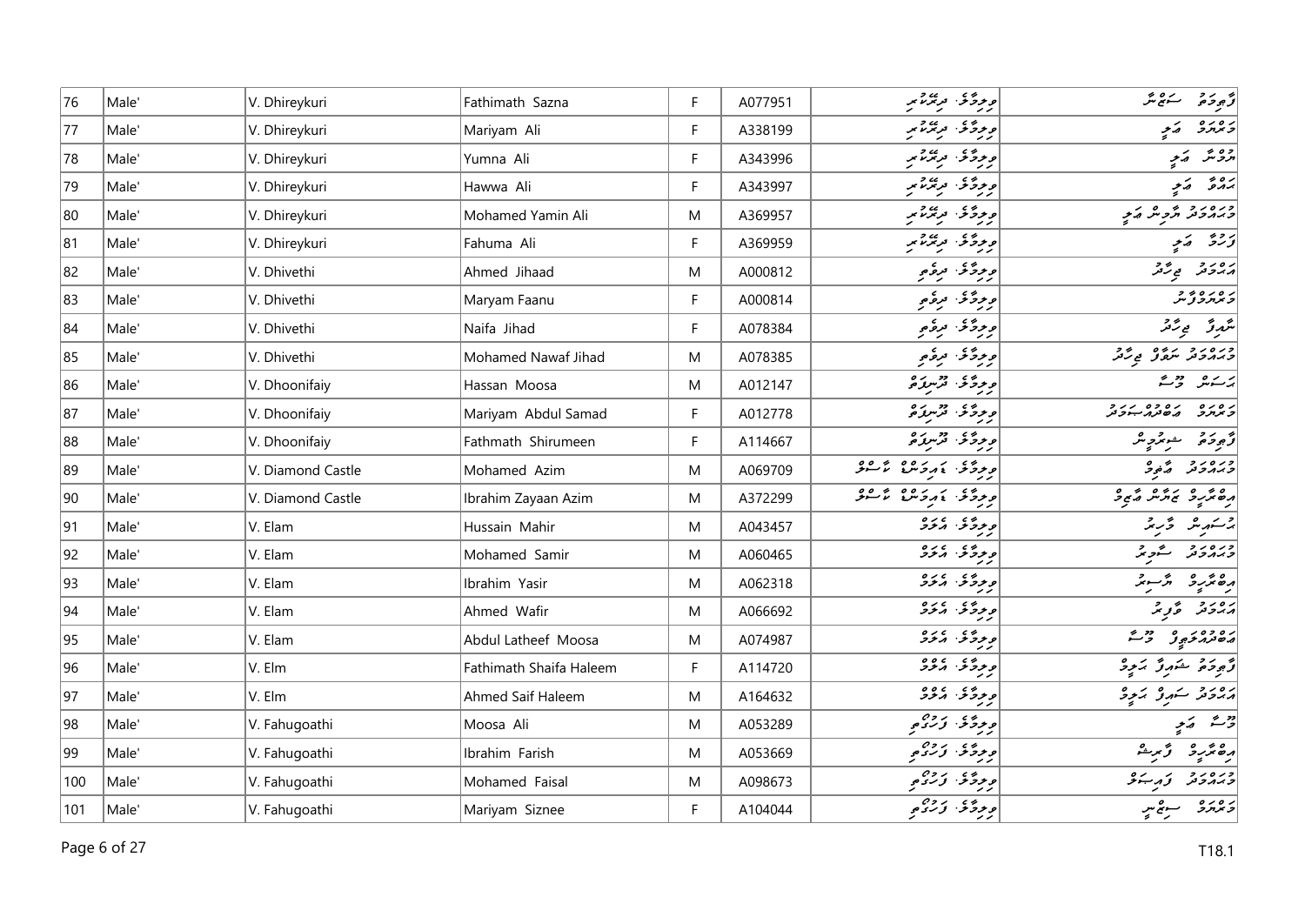| 102 | Male' | V. Fahugoathi    | Fathmath Zeeshan Moosa | F.          | A147961 | و و د د و د د ه و هم            | أؤودة بإحقار ومث                           |
|-----|-------|------------------|------------------------|-------------|---------|---------------------------------|--------------------------------------------|
| 103 | Male' | V. Falivalhu     | Abdulla Siyam          | M           | A094106 | وودٌ وَ وَوَدَ                  | أرة قرالله سترد                            |
| 104 | Male' | V. Falivalhu     | Shuaib Ahmed           | M           | A094107 | وودٌ وَ وَ وَ وَ دَ             |                                            |
| 105 | Male' | V. Falivalhu     | Aishath Ahmed          | F           | A094109 | <i>و ودٌ</i> تَرَ وَ وَ وَ تَرْ | أقهر شوق المركز وراد                       |
| 106 | Male' | V. Falivalhu     | Ahmed Rasheed          | M           | A094110 | و و د د .<br>  د بر د .         | رەرو كەشەر<br>مەرى كەشەر                   |
| 107 | Male' | V. Falivalhu     | Athif Ahmed            | M           | A094111 | أوودة والمواذر                  | و وه ده د د د                              |
| 108 | Male' | V. Fashaa Manzil | Shah Abdulla Mahir     | M           | A000006 | ووۇۋ زىقۇمرى                    | فشم رەمدالله ځرمه                          |
| 109 | Male' | V. Fashaa Manzil | Fathimath Mohamed      | $\mathsf F$ | A042741 | ورۇپ زىئەزىر پو                 | و دو وره دو                                |
| 110 | Male' | V. Fashaa Manzil | Ahmed Azyed Zahir      | M           | A061120 | وودَّ دَ الشَّرَسْعِ وَ         | גפנג גפנג התולי                            |
| 111 | Male' | V. Fenthiki      | Ahmed Shabin Habeeb    | M           | A337853 | و دۇنۇ، ئۇمبرىر                 | رەر دېھ شەھ بەھ                            |
| 112 | Male' | V. Fenthiki      | Ibrahim Shajin Habeeb  | M           | A337854 | ووڈۇ زېھور                      | مەنزىق سۇم ئەھ                             |
| 113 | Male' | V. Finivai       | Aboobakru Ali          | M           | A040084 | و و د د و سره د                 |                                            |
| 114 | Male' | V. Finivai       | Aminath Masha          | F           | A099867 | وودعى وبرغار                    | ړ د په د ځ                                 |
| 115 | Male' | V. Finivai       | Mohamed Saif           | M           | A099868 | وودعى وبرءكه                    | ورەرو سەرو                                 |
| 116 | Male' | V. Fiyabari      | Mohamed Shareef        | M           | A163272 | ودؤكى ومقبر                     | ورەرو شەرۇ                                 |
| 117 | Male' | V. Fiyabari      | Inayath Sirufaan       | M           | A344283 | وودعى ويزةبر                    | ە ئىگەنى سىترۇش                            |
| 118 | Male' | V. Fiyabari      | Abdulla Nishaad        | M           | A344819 | وودد ويزةبر                     | رەقماللە سىشىر                             |
| 119 | Male' | V. Fiyabari      | Ismail Irushad         | M           | A365862 | وودَّ وَارْحَب                  | ر جۇربۇ رىرشۇر                             |
| 120 | Male' | V. Fothiveli     | Sobira Abdulla         | F           | A036659 | وودد وسموء                      | جَعةَ مَصْعَداللَّه                        |
| 121 | Male' | V. Fothiveli     | Fathmath Dheena        | F           | A103549 | و دؤڈ زموفر                     | ۇۋۇقۇ بېرىگە                               |
| 122 | Male' | V. Fothiveli     | Ahmed Dinah            | M           | A146624 | و دؤڈ تو وڈر                    | پره د په پرسر کر                           |
| 123 | Male' | V. Gaamaa        | Aminath Shathir        | F           | A071861 | ا <sub>م</sub> وڈڈ ڈڈ           | وحرسكم المشجونر                            |
| 124 | Male' | V. Gaamaa        | Aishath Nazeera        | F           | A154565 | اء دِدَّدَ کُرْ                 | قەرشۇق سىنچە ئىگە                          |
| 125 | Male' | V. Gaamaa        | Ahmed Husham Mohamed   | M           | A342532 | و و د د د د د د                 | ره روح عدده وره رو<br>مدونر برخود وبرماونر |
| 126 | Male' | V. Gaamaa        | Ali Hisham Mohamed     | M           | A342534 | و دِ دَ دَ دَ دَ دَ             | أركمي المشروح والمروار                     |
| 127 | Male' | V. Gaamaa        | Ismail Visam Mohamed   | M           | A342535 | <i>و د د</i> گر گرگر            | د صورته و سود دره د د                      |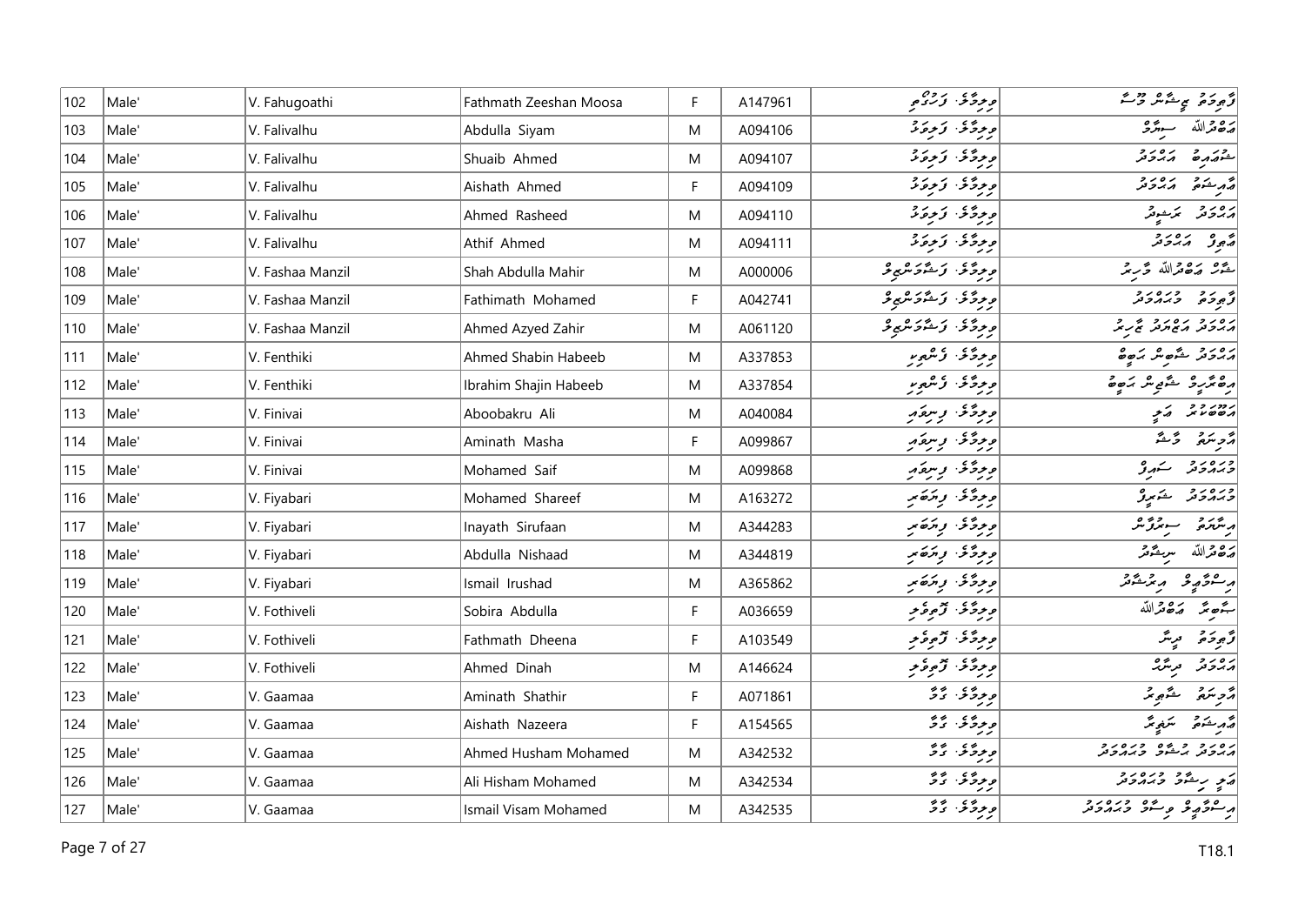| 128 | Male' | V. Gahira       | Abdul Rafiu Hussain               | M           | A032407 | وِ وِ دَّ دَ تَذَرِ بَدُّ         | גם כם מזיקה מיליקיית                                            |
|-----|-------|-----------------|-----------------------------------|-------------|---------|-----------------------------------|-----------------------------------------------------------------|
| 129 | Male' | V. Gaskuri      | Adam Shakir                       | M           | A089672 | مودۇبى ئەسىمىيە                   | دره شورد<br>م <sup>و</sup> رد شوربر                             |
| 130 | Male' | V. Good Fortune | Idrees Abdul Rahman               | M           | A041329 | موځنۍ وه موړه م                   |                                                                 |
| 131 | Male' | V. Good Fortune | Zaid Idrees                       | M           | A064275 | مورځ د مور مور م                  | تمریز ریز پر                                                    |
| 132 | Male' | V. Hamra        | Mohamed Hashmath Hussain          | M           | A064834 | و د د د . ره د                    | ورەر دىر دەرد دىر                                               |
| 133 | Male' | V. Hamra        | Ahmed Hammadh Hussain             | M           | A064835 | و د د د . ز د تر                  | رەر د رەپ د دىكەر                                               |
| 134 | Male' | V. Hamra        | Abdulla Hishmath Hussain          | M           | A090943 | وودځو بروبړ                       | رە والله برېمو و مسكور مگر<br>مەھىرالله برېموخو مرگ             |
| 135 | Male' | V. Hamra        | Habeeba Ali                       | F           | A149305 | مودٌ دُ برویز                     | برَه صَدَ دِ                                                    |
| 136 | Male' | V. Hamra        | Mariyam Hamsha Hussain            | $\mathsf F$ | A302668 | مودگور بره م                      |                                                                 |
| 137 | Male' | V. Hamra        | Aishath Hanan Hussain             | $\mathsf F$ | A302672 | أو ودعى روم                       | ەرشە ئەش ئەسىر                                                  |
| 138 | Male' | V. Havas        | Hussain Ibrahim                   | M           | A022766 | <sub>و پر</sub> وگو. رَوَّتْ      | بر سکر ملا میں مقابل کی د                                       |
| 139 | Male' | V. Hevaa        | Fathimath Nashida Hassan<br>Manik | F.          | A036437 | ە دۇئى زۇ                         | ۇپروتۇ ئېتونگە ئەسكىرىدىنى ئېرىد                                |
| 140 | Male' | V. Hevaa        | Nabkhan Hussain Mahir             | M           | A335274 | مودٌ دُ کُرُّ                     | ىرە بۇ ھەسەر ھەر بۇ يەنز<br>سەھ ئەھرىرى بىر                     |
| 141 | Male' | V. Hikirili     | Shareefa Hussain                  | F           | A036653 | و ودځې رړبرو<br>  ر               | ے پروگر دے کہ مگر<br>دے رہے ہوئے دیکھیے<br>دیمبرو سکو پرش دے کر |
| 142 | Male' | V. Hikirili     | Mariyam Samreeha Hassan           | F           | A081797 | مورد در مدرد<br>  مورد در مدرد ر  |                                                                 |
| 143 | Male' | V. Hikirili     | Aishath Shifana                   | $\mathsf F$ | A156359 | ووۋې رىيىرو                       | ۇرمىقۇ ھۆرگە                                                    |
| 144 | Male' | V. Hikirili     | Sarah Hassan                      | $\mathsf F$ | A365198 | ە ئەۋگە رىدىدى<br>مەرگە ئەرىرىدىن | السكانكر المركباني                                              |
| 145 | Male' | V. Himeri       | Abdul Hameed Abdul Raheem         | M           | A044576 | وودٌ وَ ردْ بر                    | נס כסני כדי הס כסני ה                                           |
| 146 | Male' | V. Himeri       | Aminath Aseela                    | $\mathsf F$ | A071563 | وودٌ وَ ردْ بر                    | ۇرچىنى مەسىر                                                    |
| 147 | Male' | V. Hinmaiy      | Fathimath Muslima                 | F           | A082445 | و و و گور را براه و ده            | وتجاوز ومستور                                                   |
| 148 | Male' | V. Hinmaiy      | Mohamed Mufeed                    | M           | A102669 | و دی به مقدم                      | ورەر دېد                                                        |
| 149 | Male' | V. Hinmaiy      | Mariyam Mufeedha                  | F.          | A102670 | وودً و سرده                       | د پروژ و د پر                                                   |
| 150 | Male' | V. Hinmaiy      | Ibrahim Amjad                     | M           | A102702 | <i>و د د گ</i> ور سر مرد و        | دە ئەر ئەدەر د                                                  |
| 151 | Male' | V. Hinmaiy      | Ismail Mufeed                     | M           | A102703 | و و د د .<br>د ر د .              | ر حوړو وړو                                                      |
| 152 | Male' | V. Hinmaiy      | Ahmed Mufeed                      | M           | A102704 | أو و دعمز ره ده.                  | ړه رو وړتر                                                      |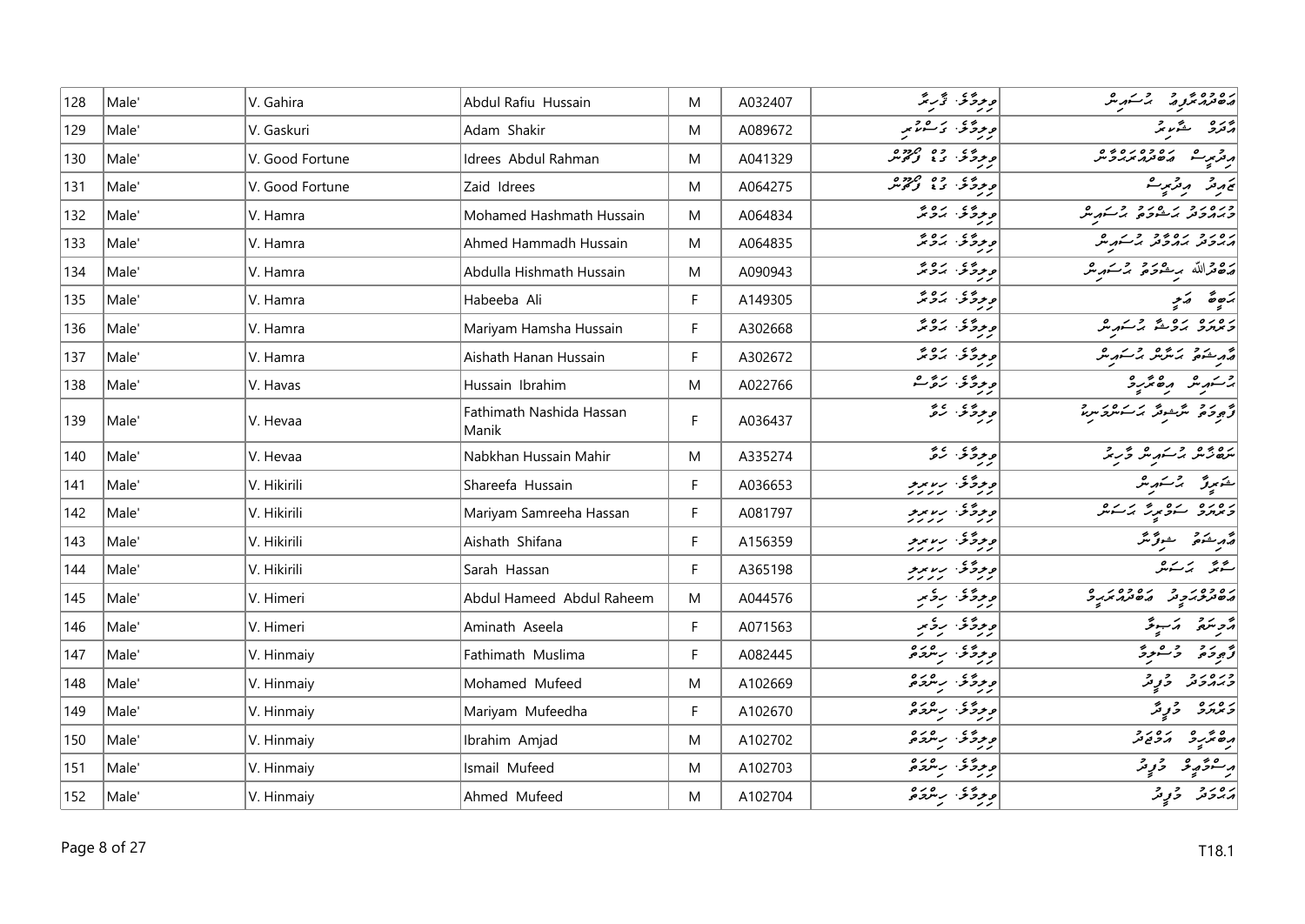| 153 | Male' | V. Hinmaiy          | SHAKIRA ALI              | F         | A131201 | وودٌ وَ ريمهم                     | برنو                                                          |
|-----|-------|---------------------|--------------------------|-----------|---------|-----------------------------------|---------------------------------------------------------------|
| 154 | Male' | V. Hinmaiy          | Haseena                  | F         | A153602 | وبردمى رعره                       |                                                               |
| 155 | Male' | V. Hinmaiy          | Ali Mufeedh              | M         | A157069 | و دؤڈ سر مرد ہ                    | پر په د څو په تر                                              |
| 156 | Male' | V. Hinmaiy          | Badhoora Enas Mufeed     | F         | A308473 | و وگړي . ره ده                    | ەددۇ. مەش- دېرىت                                              |
| 157 | Male' | V. Hiyavilla        | Mariyam Shaba            | F         | A025053 | <sub>عر</sub> ىرى ئى سەرىمى ئى    | ر ه بر ه<br><del>د</del> بر بر و                              |
| 158 | Male' | V. Hiyavilla        | Mohamed Adlee            | M         | A025055 | وود و برود                        | ورەر دۇر                                                      |
| 159 | Male' | V. Hiyavilla        | Ahmed Sibah              | M         | A025595 | ووۋۇ بەزۇۋ                        | ره رو سوه د                                                   |
| 160 | Male' | V. Hulhangu Minnaiy | Shamee Rashad Idrees     | M         | A167194 | وبردمى الركاسي والرسمى            |                                                               |
| 161 | Male' | V. Huvafenee Manzil | Jameela Ismail           | F.        | A012019 | وودَّ وَالرَّوْسِ وَلَمْدِوْ      | في في فراند و المركز و المركز                                 |
| 162 | Male' | V. Huvafenee Manzil | Ibrahim Sharwaan Shareef | M         | A331781 | وودَّى زَءَ دَ سٍ دَمْرُ وِ       | مەھەرى ئەمرەش ئەمرۇ                                           |
| 163 | Male' | V. Ihaama           | Ismail Rasheed           | M         | A037399 | <i>و د د د د د د د</i>            | ر عۇرپۇ ئېھىد                                                 |
| 164 | Male' | V. Ismailiyya       | Mohamed Ali              | M         | A011502 | وودعى وبحدوه والمجم               | ورەرد كەي                                                     |
| 165 | Male' | V. Ismailiyya       | Mariyam Mohamed          | F         | A052438 | أوود والمستجمع والمجمد            | و ره ر د<br><i>و پ</i> رو تر<br>ر ه ر ه<br><del>ر</del> بربرو |
| 166 | Male' | V. Ismailiyya       | Naseema Mohamed          | F         | A052473 | وود و مشخص ده د                   | و ره ر د<br>تر پر ژمر<br>ىئەسىرى                              |
| 167 | Male' | V. Ismailiyya       | Fathmath Mohamed         | F         | A052474 | <i>פיביצי</i> ו <i>דייבו</i> בנות | و ره ر د<br><i>د ب</i> رگرفر<br>و په پر د                     |
| 168 | Male' | V. Ismailiyya       | Ahmed Mohamed            | M         | A052475 |                                   | ر ە ر د<br>و رە ر د<br>تر پر تر تر                            |
| 169 | Male' | V. Ismailiyya       | Aminath Mohamed          | F.        | A076647 | <i>פינבי ו</i> לינדי מי           | 2,012 2,012<br>גרשיתם בגבשת                                   |
| 170 | Male' | V. Ismailiyya       | Ismail Mohamed           | M         | A121515 | ودؤة وصؤوبوه                      | بر عرصم وره د د                                               |
| 171 | Male' | V. Ismailiyya       | Aishath Mohamed          | F.        | A124759 | وود و مشوه وا                     | د دره دره در در د                                             |
| 172 | Male' | V. Ismailiyya       | Ibrahim Mohamed          | M         | A365853 | ودؤة ومشتر وودة                   | مەھەر ئەمدەر                                                  |
| 173 | Male' | V. Ismailiyya       | Mariyam Shifa Shareef    | F         | A381668 | وود و منده وا                     | ويرتزوا حارش الحامرو                                          |
| 174 | Male' | V. Ismailiyya       | Fathmath Sofa Shareef    | F         | A381669 | وود و مشوه وا                     | ۇۋەق بىرۇ شىرو                                                |
| 175 | Male' | V. Izaan            | Shahidha Ibrahim         | F         | A050057 | و د د د .<br>  د بر د بر مي ش     | شمرقر مرەتمرىۋ                                                |
| 176 | Male' | V. Izaan            | Aidha Ibrahim            | F         | A050059 | <i>و د دُ</i> ځريه رځ مر          | أمار معتبرة                                                   |
| 177 | Male' | V. Izaan            | Shaheeda Ibrahim         | F         | A066805 | <i>و د د څ</i> و برځ مر           | ە ھەترىرى<br>مەھەترىرى<br>ىشەر بەگە<br>ئە                     |
| 178 | Male' | V. Kandhu           | Hassan Maniku            | ${\sf M}$ | A025572 | مورد تحقیقی میکند.<br>مرکز میکند  | ىز سەھ <sub>ە</sub> ر سەرىيە                                  |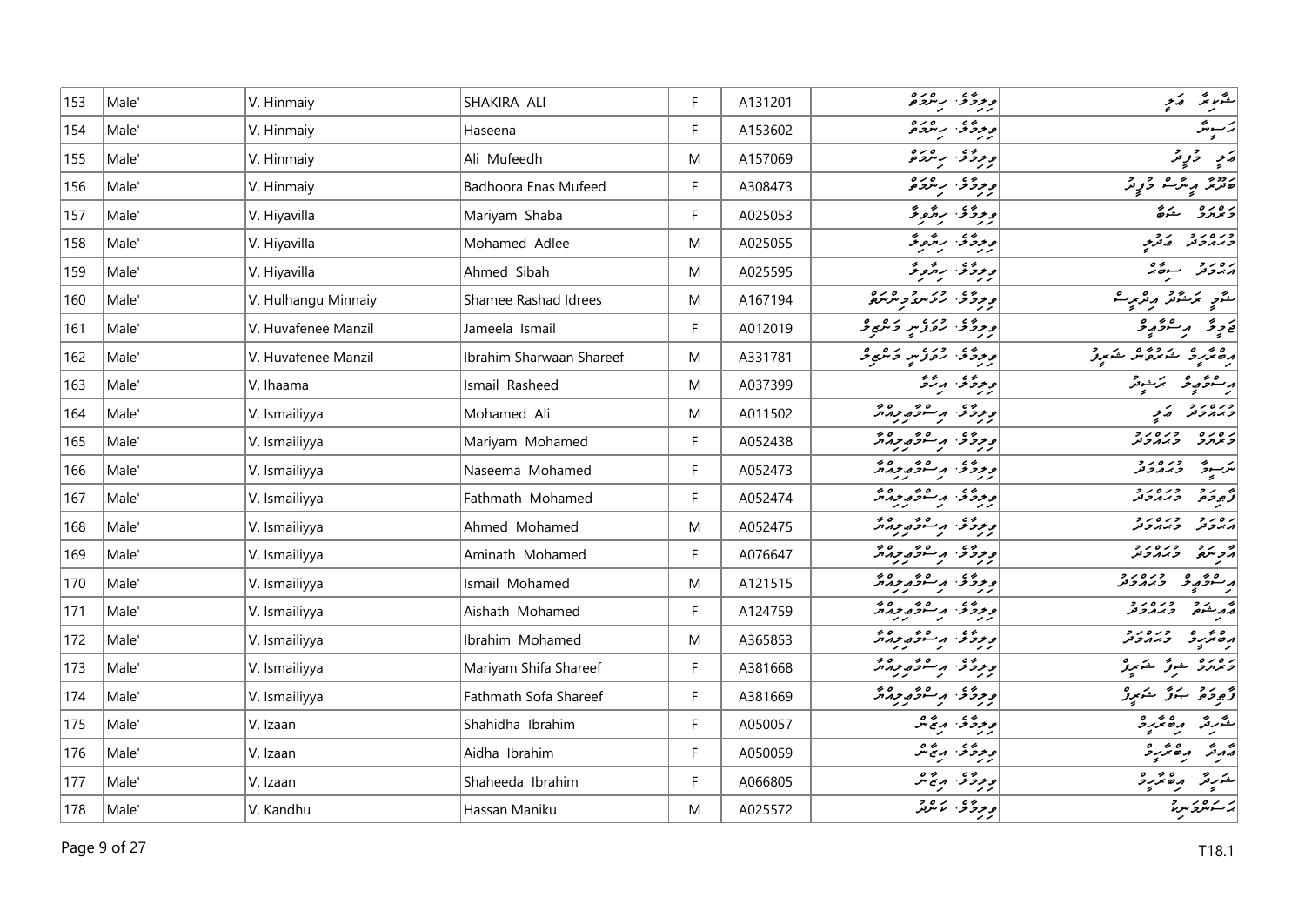| 179 | Male' | V. Kandhu   | Aminath Anjuna    | F  | A048675 | و د د که ۱۰ مگرمر                       |                                                                     |
|-----|-------|-------------|-------------------|----|---------|-----------------------------------------|---------------------------------------------------------------------|
| 180 | Male' | V. Kandhu   | Aishath Zahira    | F. | A054153 | موجوعى ما عرفته                         | كم مريضة والمحرمة                                                   |
| 181 | Male' | V. Kandhu   | Ahmed Asir Hassan | M  | A106216 | و د د د . ، ، ماروز                     | ەرەر ئەسىر ئەسەر                                                    |
| 182 | Male' | V. Kehkuri  | Abbas Hassan      | M  | A049514 | مودڅو ۱۳۵۲ مر                           | رەۋ ئەسكىر                                                          |
| 183 | Male' | V. Kehkuri  | Waleeda Waleed    | F  | A073101 | ە دۇنۇ بەدە بىر<br>رىر                  | كالمحيض كالمحيض                                                     |
| 184 | Male' | V. Kehkuri  | Sakeena Abdulla   | F  | A151625 | و د د د .<br>و د د د . ۱۸۷۰ بر          | سەرپەتتر كەھەتىراللە                                                |
| 185 | Male' | V. Kehkuri  | Aminath Riyasha   | F  | A163060 | و د د د . ، ، ، ، .                     | أأدوسكم المراكبة                                                    |
| 186 | Male' | V. Kehkuri  | Aishath Riyasa    | F  | A163061 | و د ځو ، ۱۳۷۰ پر                        | أقامر منكافه المروشة                                                |
| 187 | Male' | V. Kehkuri  | Fathmath Riyasa   | F  | A163063 | موڅو عوضي عام د موسيق<br>  مرسم د موسيق | أزودة برائث                                                         |
| 188 | Male' | V. Kehkuri  | Ibrahim Shihab    | M  | A163134 | و د ژ د ، ، د ، د بر                    | $rac{1}{2}$                                                         |
| 189 | Male' | V. Kehkuri  | Mohamed Shihab    | M  | A163135 | موځو عده مخ                             | وره رو شوره<br>وبرورو شوره                                          |
| 190 | Male' | V. Kehkuri  | Hassan Shihab     | M  | A366195 | ە دېجۇ ، مەمىر<br>رىر                   | ىز كەش سەرگە <mark>چ</mark><br>م                                    |
| 191 | Male' | V. Kudaveyo | Hussain Sameen    | M  | A131261 | أو و و و د ، د د بر د                   | برسكريش كوكم ينثر                                                   |
| 192 | Male' | V. Kudaveyo | Faheema Ali       | F  | A200753 | ە دېگرىنى<br>مەرگە ئىسىم                | تخريرى المكامي                                                      |
| 193 | Male' | V. Kudaveyo | Azma Ali          | F  | A200755 | ە يەرىپى دىرىپە                         | 5.67                                                                |
| 194 | Male' | V. Kudaveyo | Ahmed Ameen       | M  | A382581 | <sub>ع</sub> يوڅنو . د بر ، بر          | ره د د چې کرې په کار کلي.<br>مهرچينې مرکب                           |
| 195 | Male' | V. Lens     | Hussain Thoyyib   | M  | A075066 | وبردً و و و عرف                         | $\begin{vmatrix} 2 & 0 & 0 \\ 0 & 2 & 0 \\ 0 & 0 & 0 \end{vmatrix}$ |
| 196 | Male' | V. Lens     | Ahmed Thaahaa     | M  | A100774 | ویودٌ دَ دُ مُرْتُ                      | ره رو په د                                                          |
| 197 | Male' | V. Lens     | MOHAMED THAARIQ   | M  | A100779 | ووڈڈ کی میرے<br> ر                      | ورەرو ئەرو                                                          |
| 198 | Male' | V. Lens     | Ibrahim Thalaal   | M  | A101057 | ا <sub>ھ پو</sub> ڙي. ٽوپرت<br>ڪ        | دەنزىر بودۇ                                                         |
| 199 | Male' | V. Lens     | Ali Thoif         | M  | A138559 | ە يەۋى كەن<br>كەر                       | $\begin{array}{cc} 2 & 2 & 2 \\ 2 & 2 & 2 \end{array}$              |
| 200 | Male' | V. Lens     | Abdulla Adam      | M  | A140414 | وودعى وتدع                              | 200 مرالله<br>په ره<br>د ترو                                        |
| 201 | Male' | V. Lens     | Thahumeena        | F  | A141322 | ە دۇئۇ . ئۇنىر شە                       | ىر ج <sub>ە جە</sub> ئىگە                                           |
| 202 | Male' | V. Lens     | Fathimath Thoila  | F. | A167455 | وبورٌ تو نو نور هو هو                   | توالجو خوارقه                                                       |
| 203 | Male' | V. Lens     | Ahmed Niyaz       | M  | A322124 | <i>و د د څ</i> و کورگ                   | بر ه بر د<br>م. <i>ب</i> رو تنر<br>سروه                             |
| 204 | Male' | V. Lens     | Hassan Tholib     | M  | A385167 | مودوَّى عمره                            | برَسكس برَّورة                                                      |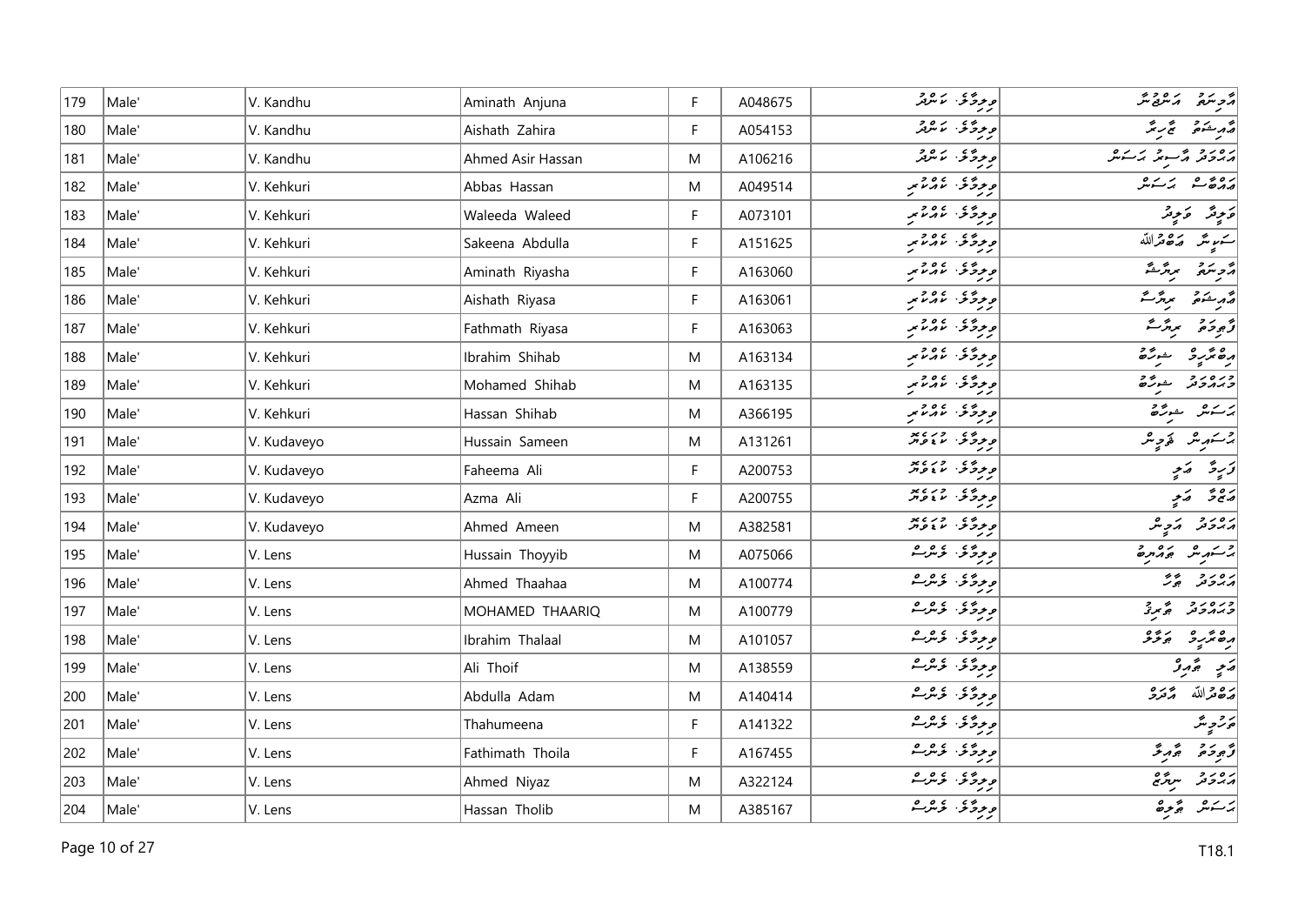| 205 | Male' | V. Lens             | Ismail Thohir                     | M         | A392109 | <sub>ج</sub> بودم د محرم شرکت ا             | رستمونيو پورېز                                |
|-----|-------|---------------------|-----------------------------------|-----------|---------|---------------------------------------------|-----------------------------------------------|
| 206 | Male' | V. Loya             | Abidha Abdul Kareem               | F         | A042871 |                                             | أرصم أرە وەرىرە                               |
| 207 | Male' | V. Loya             | Hassan Abdul Qayyoom              | M         | A068851 | و د د د . د .                               | ر کره ده ده ده ده ده<br>بر کره پره تر د تر در |
| 208 | Male' | V. Loya             | Mariyam Abdulla                   | F         | A216004 | <sub>ع</sub> بردمجو محمد                    | رەرە رەقراللە                                 |
| 209 | Male' | V. Lucky Seven      | <b>IBRAHIM JALEEL ABDUL SAMAD</b> | M         | A011733 | وودٌ دَ سَنَ مَهْ مَد                       |                                               |
| 210 | Male' | V. Lucky Seven      | Abdul Samad Ibrahim               | M         | A024082 | <sub>جرم</sub> ورمئ <sub>تح</sub> ريد من مر | גם כם גגב הם מבים.<br>הסנגה הכנג הסמנים       |
| 211 | Male' | V. Lucky Seven      | Jaleela Abdul Samad               | F         | A037317 | <sub>ج</sub> ودگري ځېږشوشر                  | د و ده در د و در د                            |
| 212 | Male' | V. Lucky Seven      | Arifa Abdul Samad                 | F         | A049160 | ووۇڭ ئۈيەسىمىر                              | د ده ده ده در د<br>مگرفت مان همدار سوفر       |
| 213 | Male' | V. Lucky Seven      | Mohamed Jamsheed                  | M         | A056453 | <sub>وپر</sub> ۇي <sub>كىي</sub> اسىمىر     | ورەر يەھىسىم                                  |
| 214 | Male' | V. Lucky Seven      | Fathimath Leena Jaleel            | F         | A057260 | ووۇپ ئەربىر ھ                               | اڙبوڌي چِيڙ ۾َجِيڙ                            |
| 215 | Male' | V. Lucky Seven      | Aishath Leela Jaleel              | F         | A057262 | <sub>وپر</sub> ۇ ئۇن ئەر ئەر ئىر            | ۇرمىتو پۇ قوپ                                 |
| 216 | Male' | V. Lucky Seven      | Mohamed Imthiyaz Abdul<br>Samad   | ${\sf M}$ | A066997 | موجوعي بحريد عمر عر                         | כנסנד - ס יכס נפס נגד<br>במגבת גבתהש גםתג-יכת |
| 217 | Male' | V. Lucky Seven      | Fathimath Samahath                | F         | A071135 | وودٌ دَ سَوَ سُوَ مَدْ                      | قرودة سنورد                                   |
| 218 | Male' | V. Lucky Seven      | Aminath Nashaya Dhon Maniku       | F         | A374808 | <sub>وپرچ</sub> وکو، نور سور میں<br> <br> - | ה הודי היי מודי מודי את י                     |
| 219 | Male' | V. Lucky Spot       | Dhon Manike                       | F         | A011625 | و دِدَّدَ زَرِ مِيرِهِ                      | یو ۵ پر ر <sup>ج</sup>                        |
| 220 | Male' | V. Maakurathu Hiyaa | Latheefa Mohamed                  | F         | A041386 | وود و درو و                                 | و ره ر د<br><i>د ټ</i> رو تر<br>ځږوتر         |
| 221 | Male' | V. Maakurathu Hiyaa | Ameena Ali                        | F         | A082327 | وتروش وردور                                 | أرويتر أركمو                                  |
| 222 | Male' | V. Maakurathu Hiyaa | Majidha Ahmed                     | F         | A132622 | - دي. در در د                               | وٌ مِي په دورو                                |
| 223 | Male' | V. Maakurathu Hiyaa | Aminath Shaiha Hussain            | F         | A165543 | و و ځو د کام ده د کړ                        | أزويتم عكرته برسكريش                          |
| 224 | Male' | V. Maakurathu Hiyaa | Ismail Irufaan Hussain            | M         | A165544 | ووڈنق درورو                                 | راء د په د مرو شرکت بر شرکتر مر               |
| 225 | Male' | V. Maakurathu Hiyaa | Adam Shaz Ali                     | M         | A167668 | وود و در در د                               | أأزندو الشيح أيكمح                            |
| 226 | Male' | V. Maakurathu Hiyaa | Aminath Nasiya                    | F         | A287952 | و د ځو . د د د د و                          | أرجم ستراسته                                  |
| 227 | Male' | V. Maakurathu Hiyaa | Aminath Shifaza Ali               | F         | A306500 | ووڈ تو در دیگر                              | أُمُّحِ سَمَّةً ۖ شَوَرٌّ ۚ أَمَرٌ ۖ إِ       |
| 228 | Male' | V. Maakurathu Hiyaa | Mohamed Ali                       | M         | A335340 | و و و و و در و رو                           | ورەر د كمبر                                   |
| 229 | Male' | V. Maakurathu Hiyaa | Mariyam Anoosha Ali               | F         | A339035 | و د د کار د د د بر                          | رەرە بەھقە كەب                                |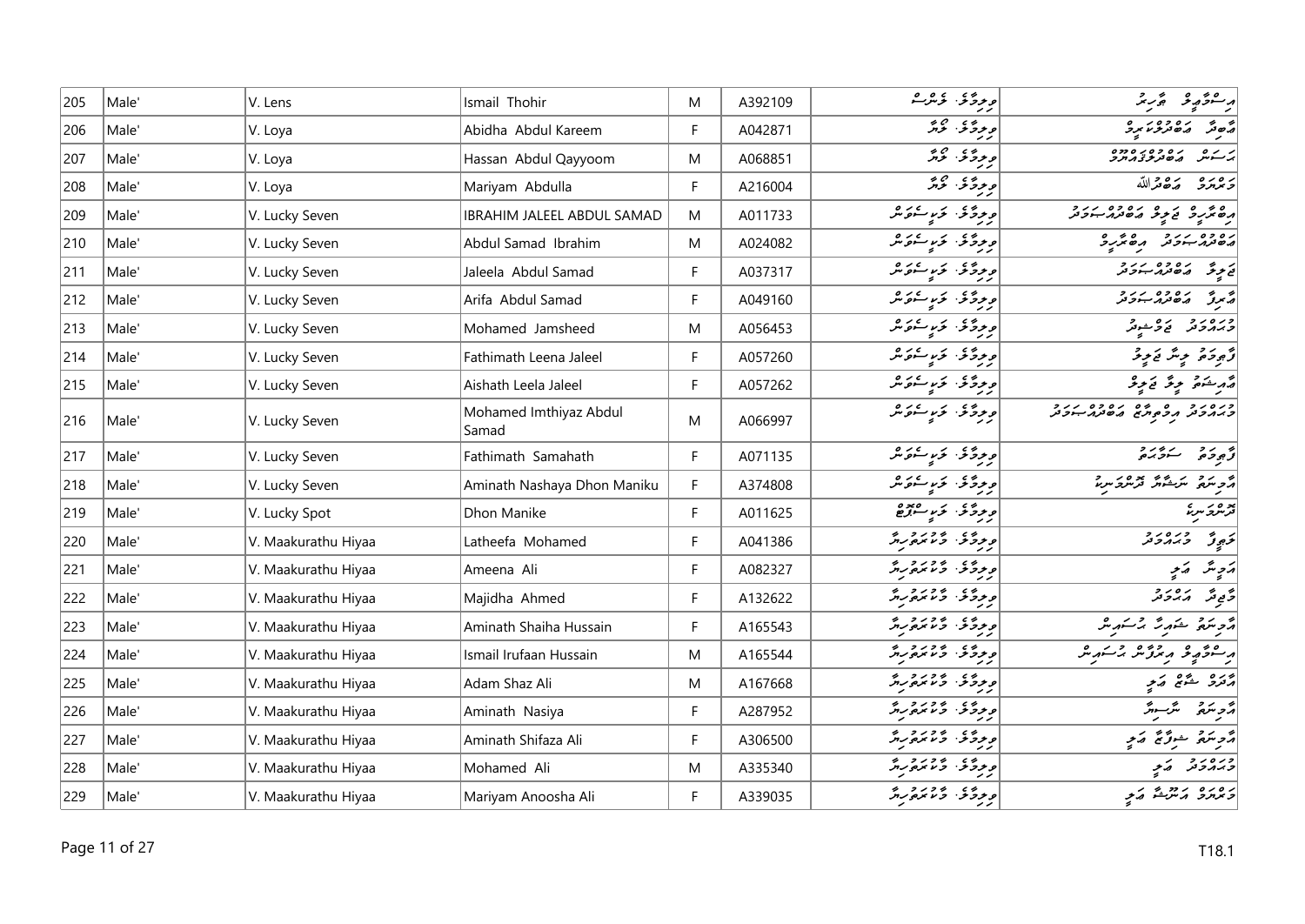| 230 | Male' | V. Maakurathu Hiyaa | Azmeena Ali           | F  | A340317 | وتروش وبالمرورة                    | أرجي حيثم أأتكفح                                                                                                                                                                                       |
|-----|-------|---------------------|-----------------------|----|---------|------------------------------------|--------------------------------------------------------------------------------------------------------------------------------------------------------------------------------------------------------|
| 231 | Male' | V. Maakurathu Hiyaa | Azeema Ali            | F. | A355470 | و د ځو . د د د د پر                | $\begin{array}{cc} \mathcal{L}_{\mathcal{A}} & \mathcal{L}_{\mathcal{A}} & \mathcal{L}_{\mathcal{A}} \\ \mathcal{L}_{\mathcal{A}} & \mathcal{L}_{\mathcal{A}} & \mathcal{L}_{\mathcal{A}} \end{array}$ |
| 232 | Male' | V. Maamiyaa         | Mohamed Zuhair        | M  | A047898 | و دِ دَ دَ دَ دِ دَ ٔ              |                                                                                                                                                                                                        |
| 233 | Male' | V. Maeesha          | Hawwa Hussain         | F  | A010242 | ووژکر ژړید                         | برە پىر                                                                                                                                                                                                |
| 234 | Male' | V. Maeesha          | Adam Ali              | M  | A024464 | وودٌ ذَرٍ مَدَّ                    | أزوده أيزمج                                                                                                                                                                                            |
| 235 | Male' | V. Maeesha          | Aishath Saneena       | F  | A113173 | أوودٌ وَكَمَ اللَّهِ وَاللَّهِ     | قەرشكى سكىپرىتر                                                                                                                                                                                        |
| 236 | Male' | V. Maeesha          | Ammar Adam            | M  | A113174 | أو ودٌ دُ أَوَ اللَّهِ عَلَمَ      | נ ס ש כ שנים<br>הייעוביות הבנים                                                                                                                                                                        |
| 237 | Male' | V. Maeesha          | Fathimath Ikrama      | F  | A113192 | أوودٌ وَكَمَ وَاللَّهِ وَ          | أزّوجه وعندة                                                                                                                                                                                           |
| 238 | Male' | V. Maeesha          | Ahmed Shaan           | M  | A117405 | و و د د د کار که                   | رەر ئەش                                                                                                                                                                                                |
| 239 | Male' | V. Male Ufaa        | Ismail Hameed         | M  | A102834 | و و د د و مي و و د                 | ر مەۋرى ئىچ                                                                                                                                                                                            |
| 240 | Male' | V. Male Ufaa        | Ali Hameed            | M  | A122900 | و د د د .<br>  د د د د .           | أەسمج أيسمح ومر                                                                                                                                                                                        |
| 241 | Male' | V. Male Ufaa        | Ahmed Hameed          | M  | A125739 | و د د د .<br>  د بر د د .          | رور د<br>ا <i>دېدو</i> تر کوپر                                                                                                                                                                         |
| 242 | Male' | V. Male Ufaa        | Areesha Hameed        | F  | A163193 | مودٌ دُ - دُمودڙ                   | ر<br>پرېدنگ برونر                                                                                                                                                                                      |
| 243 | Male' | V. Male Ufaa        | Ibrahim Hameed        | M  | A167049 | و د څو څوه ژ                       | رەترىر توپر                                                                                                                                                                                            |
| 244 | Male' | V. Mana             | Ahmed Riyaz           | M  | A035906 | او دِدَّنَنَ دَيْرَ                | أرەر دەر بەرگ                                                                                                                                                                                          |
| 245 | Male' | V. Mana             | Ibrahim Naeem         | M  | A049343 | ە دۇڭ كەت                          | رە ئەر ئىمە                                                                                                                                                                                            |
| 246 | Male' | V. Mana             | Mohamed Naeem         | M  | A060095 | وودٌ وَ دَ مَرَ                    | ورەر دىر ھ                                                                                                                                                                                             |
| 247 | Male' | V. Mana             | Mariyam Naeem         | F  | A061769 | وودٌ دُ دَيَر                      | ر ہ ر ہ<br><del>ر</del> ہربر<br>سمەر                                                                                                                                                                   |
| 248 | Male' | V. Mana             | Hussain Naeem         | M  | A083812 | مودٌ دُ زَيَرَ                     | 2 سەر سىمبەر                                                                                                                                                                                           |
| 249 | Male' | V. Manaaru          | Moomina Ibrahim       | F  | A069097 | ا <sub>ھ</sub> ووڈ زیرو<br>پ       | ەھ ئرىر ۋ<br>3 م <sup>ر</sup> تر مگر                                                                                                                                                                   |
| 250 | Male' | V. Manhal           | Abdul Shakoor Ibrahim | M  | A039156 | ا <sub>ھ پر</sub> وي ۔<br>پر       | ره وه پر دو و<br>پره تر پر شو <i>نا</i> بر<br>ە ھەترىرى                                                                                                                                                |
| 251 | Male' | V. Manhal           | Mohamed Mauroof       | M  | A063829 | ا <sub>ھ پر</sub> وی کے مریر و     | و ر ه ر و<br>د بر پر <del>و</del> تر<br>ر و دوه<br>تر پر تر                                                                                                                                            |
| 252 | Male' | V. Manhal           | Ahmed Mauroof         | M  | A063830 | وبردًى كالرزو                      | ג סג כ ג כ ב ס<br>הגב ט ה ב זג                                                                                                                                                                         |
| 253 | Male' | V. Medeljehige      | Ahmed Zubair          | M  | A054038 | ە بەۋىق. مەمەم مەم                 | גפנק קבות                                                                                                                                                                                              |
| 254 | Male' | V. Medeljehige      | Areef Mohamed         | M  | A071409 | ە بەۋگە ئەقۋەرى<br>مەبەرگە ئىقمۇمى | و رە ر د<br><i>د بە</i> پەر<br>ەئىمبەر                                                                                                                                                                 |
| 255 | Male' | V. Medeljehige      | Naila Abdul Kareem    | F  | A122447 | مورد د ، د ، و ، سي                | شرق خەمرونىرو                                                                                                                                                                                          |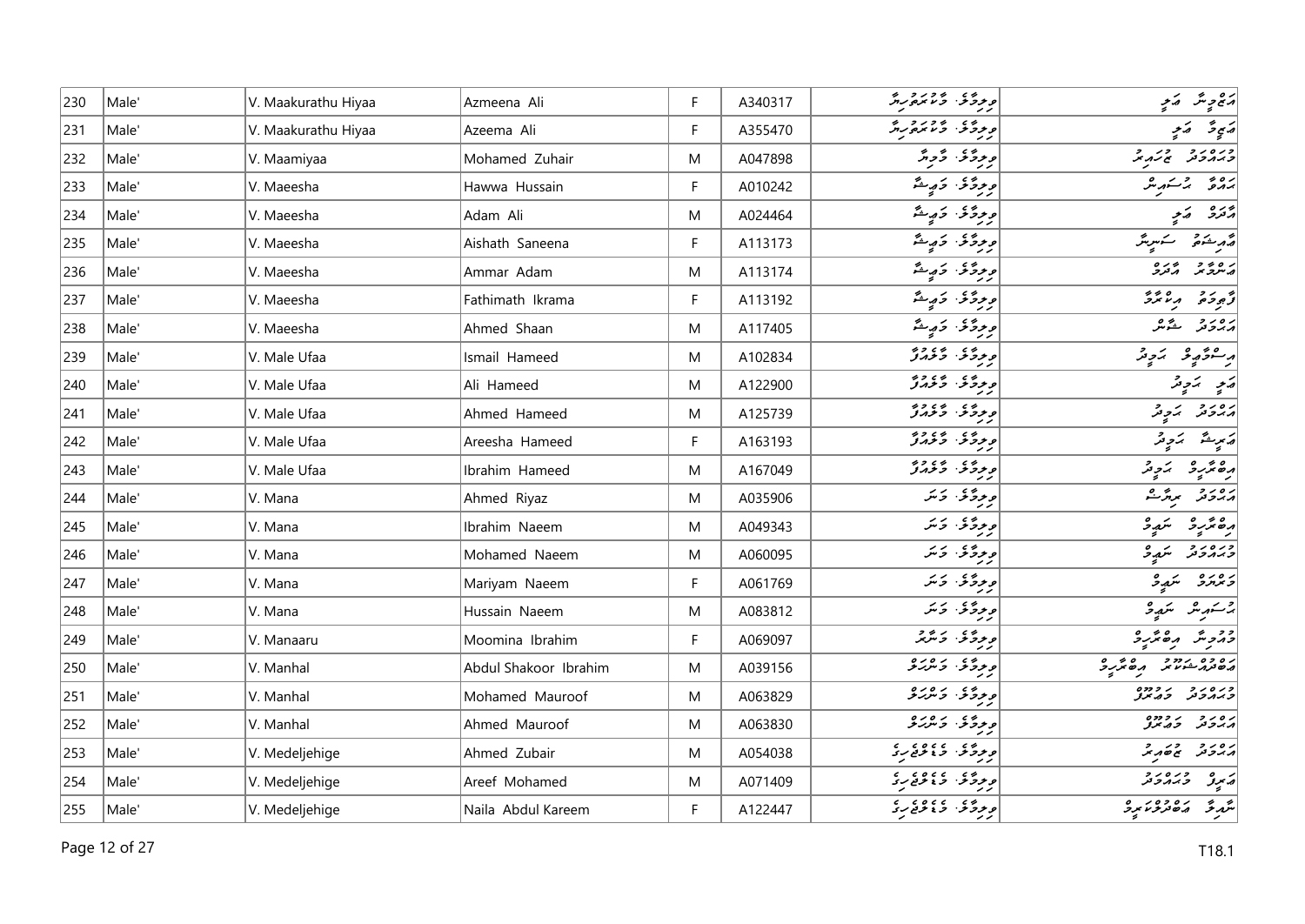| 256 | Male' | V. Medeljehige        | Shifa Mohamed                          | F         | A307042 | ە بەۋىق. ئەغ ۋە يەتى<br>م             | و ره ر د<br><i>د ب</i> رگرفر<br>ا ڪوٽر<br>پ                     |
|-----|-------|-----------------------|----------------------------------------|-----------|---------|---------------------------------------|-----------------------------------------------------------------|
| 257 | Male' | V. Medeljehige        | Hamza Mohamed                          | M         | A307043 | و وگړي وه ده وه و                     | و رە ر د<br><i>د بر</i> گرىز<br>برونج                           |
| 258 | Male' | V. Medeljehige        | Sama Mohamed                           | F         | A307045 | ە يەۋىق. يە يە دە ي                   | سەۋ<br>و رە ر د<br>تر پر تر تر                                  |
| 259 | Male' | V. Meleima            | Fathimath Shafeega                     | F         | A041781 | وودٌ وَ وَوَرِدٌ                      | ژُهِ دَمَ شَوَرٍ تَنْ                                           |
| 260 | Male' | V. Minayy             | AFAF IBRAHIM ALI DIDI                  | F.        | A081446 | ووددو وبريتهم                         | ړوه ره تر ده ډېرې                                               |
| 261 | Male' | V. Minivan Ufaa       | Aminath Mohamed                        | F         | A098195 | وودٌ و سوَسٌ پُرُ                     | 7,013 34 34                                                     |
| 262 | Male' | V. Minivanhiya        | Nasriyya Ahmed                         | F         | A007268 | وودعى وبروكريز                        | ת. בינור הגבע                                                   |
| 263 | Male' | V. Moodhuveli         | Abdulla Saeed                          | M         | A038908 | ه ووگو ۱۵۶۵ ووي.<br>د وگو کوتونو      | أرة مرالله كرمية                                                |
| 264 | Male' | V. Moonrise           | Mohamed Areef                          | M         | A025017 | أو ودكو وده برم                       | ورەرو كەيدى                                                     |
| 265 | Male' | V. Moosun Villa       | Aishath Shuhana                        | F         | A029669 | وودً و سمهودً                         | ۇرىشكى ھەر ش                                                    |
| 266 | Male' | V. Moosun Villa       | Mohamed Mausoom                        | M         | A029858 | وودو. د مشهود                         | כנסנכ נכס<br><i>כג</i> תכ <mark>נ</mark> ג כ <mark>ג</mark> -יכ |
| 267 | Male' | V. Moosun Villa       | Hawwa Shifana                          | F         | A282774 | و دۇنى «دەپمۇ                         | بروء جوڙنگر                                                     |
| 268 | Male' | V. Moosun Villa       | Khadheeja Ziyana Binth Hassan<br>Mahir | F         | A282775 | ووۇ ئۇ ھەمھۇ                          | ر<br>دېږمځ پروگر موسي برخش وربر                                 |
| 269 | Male' | V. Mulah              | Dr. Ali Shafeeg                        | M         | A026131 | و و د گور و و در                      |                                                                 |
| 270 | Male' | V. Mulah              | Haseena Ahmed                          | F         | A034919 | و و د د .<br>  د ر .                  | برسونتر المربرونر                                               |
| 271 | Male' | V. Mulah              | Fathimath Thasneem                     | F         | A038480 | و و د د .<br>  د بر د د د د           | قُهْ وَحَقٌّ وَكَسْبِرْدًا                                      |
| 272 | Male' | V. Mulah              | Mohamed Nasheed                        | M         | A051941 | أو ودٌ وَ وَ وَ وَ وَ                 | ورەرو كەيبو                                                     |
| 273 | Male' | V. Mulah              | Ali Moosa Fulhu                        | M         | A055113 | و دی گوره                             | $\begin{bmatrix} 2 & 2 & 3 \\ 2 & 3 & 6 \end{bmatrix}$          |
| 274 | Male' | V. Mulah              | Abdulla Samah                          | M         | A056038 | ە دۇنى بەدە                           | رَة قرالله سَوَرْ                                               |
| 275 | Male' | V. Mulah              | Ibrahim Masdooq                        | M         | A056524 | ە دۇنۇ . دىگە                         | دەندىق كەسەدە                                                   |
| 276 | Male' | V. Muneeraa Villa     | Mohamed Riyaz Aboobakuru               | M         | A057220 | وودعى ديريم وقر                       | כנסגב גם גדונגב<br>כגובת גם בשם ע                               |
| 277 | Male' | V. Muneeraa Villa     | Mariyam Leena                          | F         | A101404 | و پروگو. د سربهٔ و دُ                 | د ۱٫۵ د مړينگر                                                  |
| 278 | Male' | V. Mustharee Aabaadhu | Mohamed Shakir                         | ${\sf M}$ | A050882 | ه د د د .<br>د د د د . د ت م برازه تر | ورەرو شەرو                                                      |
| 279 | Male' | V. Mustharee Aabaadhu | Aminath Yashfa Shakir                  | F         | A334743 | د د د . د . د . د . د . د             | مەھ سىمى مەكسىر ئىسىمىتى ئىسىمى                                 |
| 280 | Male' | V. Mustharee Aabaadhu | Aishath Yushfa Shakir                  | F         | A343981 | <br>  د د د که د د سره برازه د        | أقرار شوم الرشوش شور مر                                         |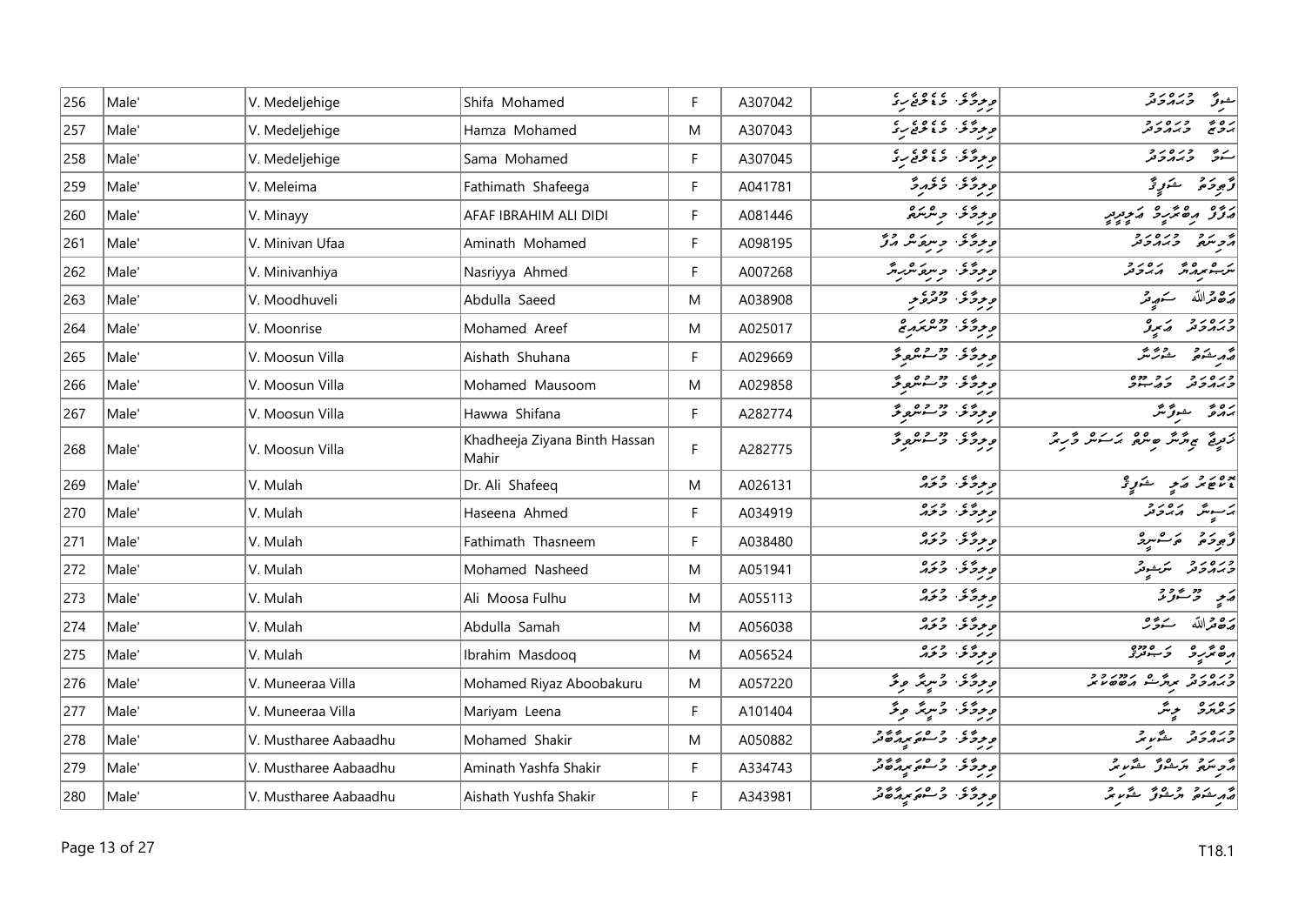| 281 | Male' | V. Mustharee Aabaadhu | Ibrahim Yafiu                              | M         | A354080 |                                                 |                                    |
|-----|-------|-----------------------|--------------------------------------------|-----------|---------|-------------------------------------------------|------------------------------------|
| 282 | Male' | V. Mustharee Aabaadhu | Ali Yaniu                                  | ${\sf M}$ | A403652 | ە يەتەر بەر بەر بەر<br>مەيرىگىن بەر ئەسىر ئەھەر | ړنو پر شر                          |
| 283 | Male' | V. Mustharee Aabaadhu | Mariyam Yusra Shakir                       | F         | A403717 | و د د کار د د د د د د د                         | رەرە دەپ شەر                       |
| 284 | Male' | V. Naaroaz            | Ahmed Nizar                                | M         | A063548 | ە بەر ئەسىر ئەرەر <i>مەندى</i>                  | دەر د سرچ تر                       |
| 285 | Male' | V. Naaroaz            | Fathimath Waheeda                          | F         | A270186 | و د د د . پرې                                   | قرموحرم<br>ءَ ٻرِ تَرُ             |
| 286 | Male' | V. Nadhaa             | Aminath Shafga                             | F         | A063211 | و و د گو  سرگر                                  | د څخه سره د شو تر                  |
| 287 | Male' | V. Nadhaa             | Mohamed Shiyaz Ibrahim Fakir               | M         | A077991 | <i>و و دُ</i> ءَ سَرَبَّرُ                      | ورەرو جوړځ رەپرېرو ژبرې            |
| 288 | Male' | V. Nadhaa             | Aishath Shahudha Ibrahim                   | F         | A082058 | وودٌ وَ سَرَبَّرُ                               | د.<br>در شوه شرور موه در د         |
| 289 | Male' | V. Nadhaa             | Mariyam Shareefa                           | F         | A085832 | و و د گو.<br>  د ر گو. سرگر                     | و ه ده د شورگر                     |
| 290 | Male' | V. Nadhaa             | Naseema Moosa                              | F         | A095506 | او دِدَّدَ تَرَمَّ                              | يترسوق التراكيم                    |
| 291 | Male' | V. Nadhaa             | Aminath Latheefa                           | F         | A102596 | ە يەۋڭز سەنگە                                   | أزوينه وكبور                       |
| 292 | Male' | V. Nadhaa             | Anas Adnan Ismail                          | M         | A304804 | <sub>ع</sub> بودً بحر، سَرَمَّر                 | أريره بروء وبالمعاقبة              |
| 293 | Male' | V. Nadhaa             | Agsath Adnan Ismail                        | F         | A330735 | و دِ دَّ دَ سَرَ تَهُ                           | رە بەد پەرترىش بەسىۋە ي            |
| 294 | Male' | V. Nadhaa             | Aminath Shaiba Abdulla                     | F         | A350241 | <i>و د د ؟</i><br>  بر بر د سر تر تر            | أترج سمعى مشورة أركاه تدالله       |
| 295 | Male' | V. Nafha Manzil       | Sakeena Moosa                              | F         | A105803 | وودَّى سَرْرْدَسْهِ وْ                          | سەرپە ئەستە                        |
| 296 | Male' | V. Nafha Manzil       | Aminath Nahuza                             | F         | A130525 | ومردٌ وَ سَرُورُدَ مَرْجٍ وَ                    | و مرد مرد و                        |
| 297 | Male' | V. Nafha Manzil       | Aishath Nafha Abdul Razaag                 | F         | A141456 | وودة سروتنى شهر                                 | د.<br>د کرد شوه سرز بر هرمه مردم د |
| 298 | Male' | V. Nafha Manzil       | Ibrahim Nazeeh Abdul Razzag                | ${\sf M}$ | A167378 | ووۇتۇ، سروتروشىۋ                                | ם מים משות המינות מים בי           |
| 299 | Male' | V. Nafha Manzil       | Ali Nadheeh Abdul Razzaaq<br>Abdul Gayyoom | ${\sf M}$ | A167379 |                                                 |                                    |
| 300 | Male' | V. Nafha Manzil       | Fathmath Naufa                             | F         | A362194 | وود و مورد مورد                                 | أدُّمُوحَمْ سَمْدَرْ               |
| 301 | Male' | V. Nasru Ufaa         | Mohamed Waheed                             | ${\sf M}$ | A033015 | و وی که به دوره و                               | ورەرو رېږو<br>د پروفر کوپ          |
| 302 | Male' | V. Nasru Ufaa         | Shaheema Hussain                           | F         | A085173 | وود و. س ودوه                                   | شەرپى ئەسەربىر                     |
| 303 | Male' | V. Nasru Ufaa         | Athif Aiman                                | M         | A087247 | و د د د . س په د د و                            | أشجوق أمار حاشر                    |
| 304 | Male' | V. Nasru Ufaa         | Hamna Waheed                               | F         | A254376 | ووڈڈ سکہ مدورہ                                  | رەپر <sub>ق</sub> رىر<br>ئەۋىر ق   |
| 305 | Male' | V. Nasru Ufaa         | Hamdhan Waheed                             | ${\sf M}$ | A254377 | د دي.<br>  د د د د  س په برو د و                | رەپ ئەبەر                          |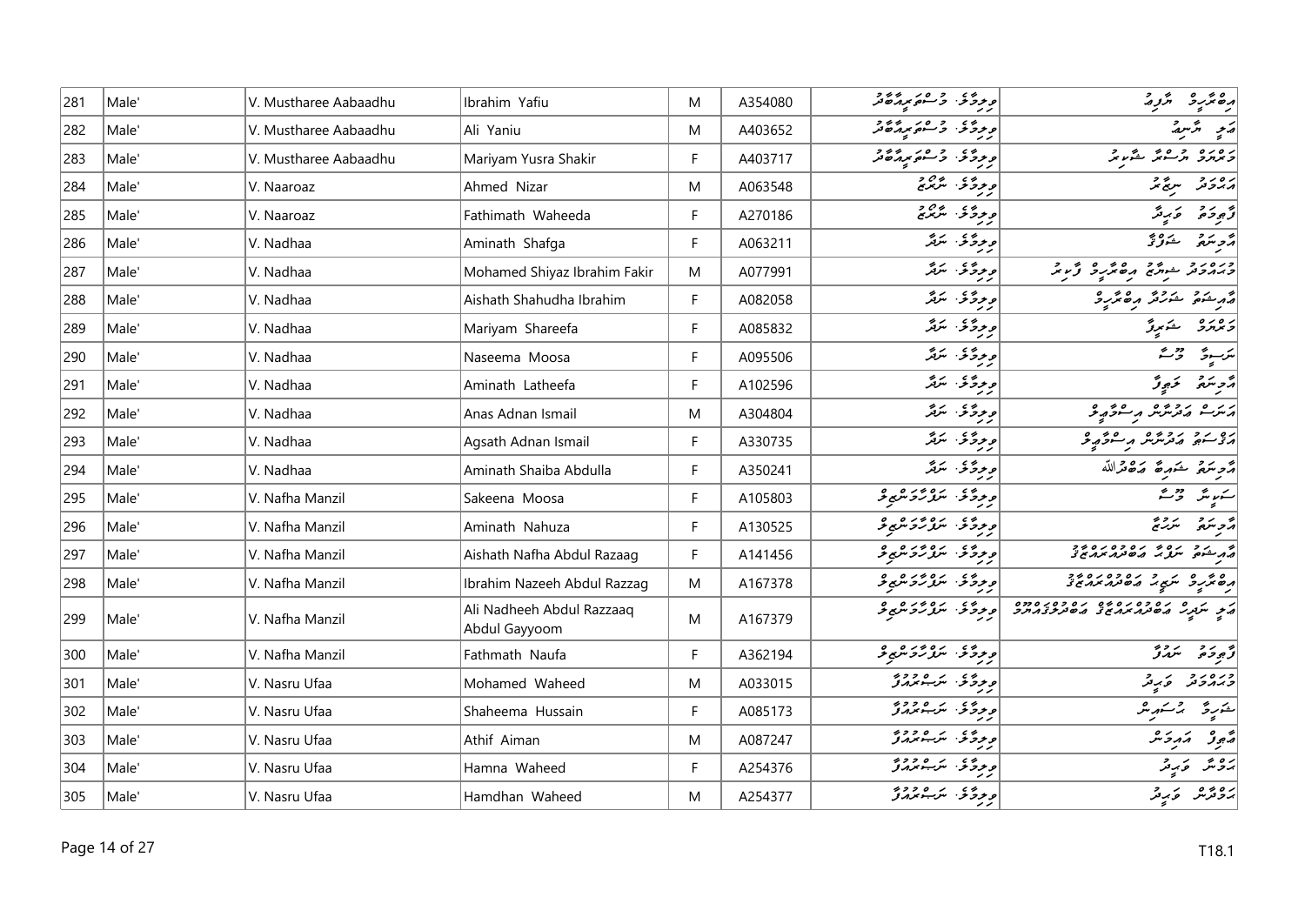| 306 | Male' | V. Nasru Vehi | Adam Mohamed                | M           | A063752 | و دۇ.<br> ورۇۋ. ئىن مەھرىر                                                                         | و ره ر و<br>تر پر ژنر<br>پژره<br>د ترو       |
|-----|-------|---------------|-----------------------------|-------------|---------|----------------------------------------------------------------------------------------------------|----------------------------------------------|
| 307 | Male' | V. Nasru Vehi | Sharvaan Zaki               | M           | A249446 | و دولو. مرکز ده ر                                                                                  | شەمرۇش ئى                                    |
| 308 | Male' | V. No Chance  | Hussain Yoosuf              | M           | A080456 | <i>و د د د و هم هر ه</i>                                                                           | جرسكور مراجع والمحرج والمحر                  |
| 309 | Male' | V. No Chance  | Mohamed Mazin               | M           | A119961 | أو ودُ كل الركومات                                                                                 | ورەرو ئەر                                    |
| 310 | Male' | V. No Chance  | Fathimath Hussain           | F           | A121671 | موجوعي مركز مركز من                                                                                | ۋە ئەسكىرىر                                  |
| 311 | Male' | V. No Chance  | Aminath Mizna               | $\mathsf F$ | A121725 | و دۇ. ئىگۇرى                                                                                       | ومحر المتمر والمحامر                         |
| 312 | Male' | V. No Chance  | Aishath Mazuha              | F           | A167369 | أو و د د د . مرکز مرگ                                                                              | وكرمشكا ومحار                                |
| 313 | Male' | V. No Chance  | Anaan Hussain               | M           | A167480 | و دۇ ئى سرگۇ س                                                                                     | ە ئىر ئىر ئىسكىر ئىر                         |
| 314 | Male' | V. No Chance  | Haris Hussein               | M           | A344443 | و دِ دَ دَ سُرُ تَهْرُ مَرْ -                                                                      | مجموت برستمبر مر<br> -<br>                   |
| 315 | Male' | V. No Chance  | Ramsha Hussain              | F           | A371981 | ویژد به مرگزمین                                                                                    | ىروش برىسىر ش                                |
| 316 | Male' | V. No Chance  | Shaza Hussain               | F           | A373997 | أَوْدِدَّةَ لَيُرْتَمُ مَّرْتَ                                                                     | شەنج بەر شەر بىر                             |
| 317 | Male' | V. Nookula    | Ibrahim Naseem Riza         | M           | A024667 | $\overline{\left( \begin{array}{cc} 2 & 0 \\ 2 & 2 \end{array} \right)}$                           | رەقرۇ ترىن برگ                               |
| 318 | Male' | V. Nookula    | Mishaal Ibrahim Naseem      | M           | A347662 | مورځ کې لیږې ته                                                                                    |                                              |
| 319 | Male' | V. Nookula    | Mohamed Malaah Naseem       | M           | A347664 | ە يەدۇبۇ بەدەر<br>بەر                                                                              | ورەر د روە برسو                              |
| 320 | Male' | V. Pink Villa | Ahmed Faznoon               | M           | A144196 | وودعى ويرتاور                                                                                      |                                              |
| 321 | Male' | V. Pink Villa | Fathmath Ameera Niyaz       | F           | A251081 | وودعى ويثناوقه                                                                                     | توجوحه وكحيث سرقمع                           |
| 322 | Male' | V. Pink Villa | Mohamed Amru                | M           | A251089 | وبردعه ويرموعه                                                                                     |                                              |
| 323 | Male' | V. Pink Villa | Ahmed Ameer                 | M           | A251090 | ورددة برمراود                                                                                      | دەر د كەچ ئە                                 |
| 324 | Male' | V. Pink Villa | Niyaza Ali                  | F           | A279352 | ووځوي ویثراویځ                                                                                     | سرژنج وَج                                    |
| 325 | Male' | V. Pink Villa | Ali Niyaz                   | M           | A308695 | ورودة بورهور                                                                                       | سردنج<br>ر<br>دي                             |
| 326 | Male' | V. Pink Villa | Nizah Ali                   | M           | A373855 | أورونجو ويثراونخ                                                                                   | سرچ پر کمبر                                  |
| 327 | Male' | V. Plate      | Mohamed Ibrahim Manik       | M           | A039867 | وودٌ دُ بِينِ وَ عِينِ وَ اللّهِ عَلَيْهِ وَ اللّهِ عَلَيْهِ وَ اللّهِ عَلَيْهِ وَ اللّهِ وَ اللّه | כנסנב גם מבני ביתו                           |
| 328 | Male' | V. Plate      | Ashfaq Mohamed Ibrahim      | M           | A146558 | <i>و و د څ</i> و او ده<br>  د بر                                                                   | ד פנים כנסגב בסיקים<br>ג'יינצ' כמגבע גםיקיב  |
| 329 | Male' | V. Plate      | Azfar Mohamed Ibrahim Manik | M           | A148725 | و و د څو . و و ده                                                                                  | גם גד כגם גד ספי סג<br>הפציג כמהכת הסתיככיתי |
| 330 | Male' | V. Plate      | Ahsan Mohamed Ibrahim       | M           | A383395 | و د د د . و ده ه                                                                                   |                                              |
| 331 | Male' | V. Progress   | Abdulla Rashid Adam         | M           | A035453 | موځو ، او بره بره<br>  مرځو ، او بره بر                                                            | أرە قراللە مۇھەتر ئ <sup>ە</sup> ترى         |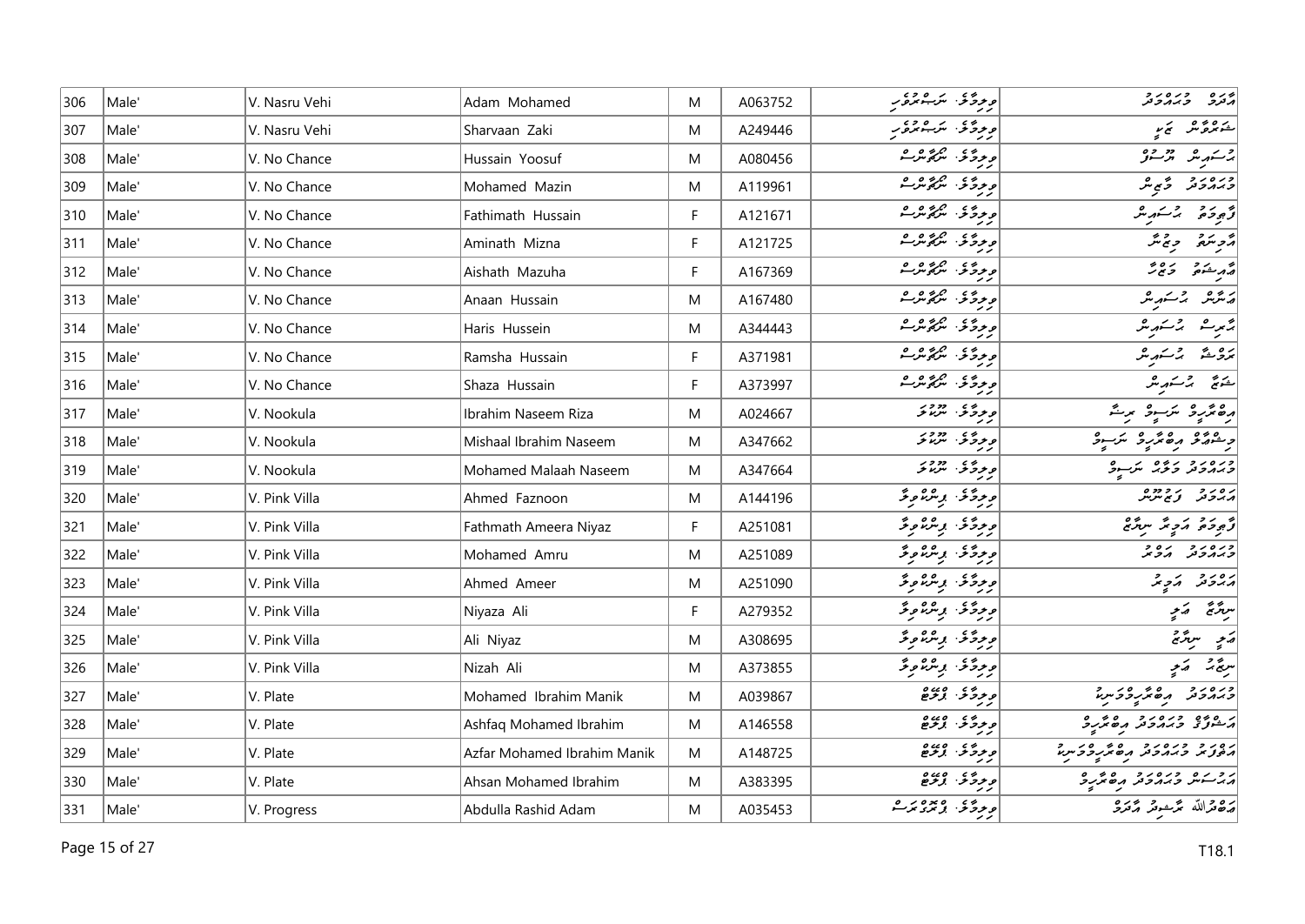| 332 | Male' | V. Progress      | <b>FATHIMATH FIUNA RASHID</b> | F | A035608 | موڅرمي موړي تر ۱۳                          | قرموح والمشر مرتفونه                               |
|-----|-------|------------------|-------------------------------|---|---------|--------------------------------------------|----------------------------------------------------|
| 333 | Male' | V. Progress      | Mohamed Bais                  | M | A065793 | ە يەدەبەر قەيدە بەر ھ                      |                                                    |
| 334 | Male' | V. Progress      | Hussain Infithah              | M | A087275 | <sub>عرم</sub> ورځو، ب <sub>و</sub> روبرغو | بزسكر شريع ويحمد                                   |
| 335 | Male' | V. Progress      | Aminath Azeeza                | F | A147889 | ووۇي ۋىدە بر ھ                             | مزجر ستعرض مذي يتم                                 |
| 336 | Male' | V. Raahi         | Ahlam Bagir                   | F | A031854 | مورد ديگر مير<br>  مريد ديگر مير           | برەپچە<br>ۇ ئەمەر<br>ھ                             |
| 337 | Male' | V. Raahi         | Usama Bagir                   | M | A037851 | ە يەۋڭز ب <sup>ې</sup> ر                   | ر مشرق ھُتِی ک                                     |
| 338 | Male' | V. Raahi         | Mohamed Bagir                 | M | A042112 | <sub>و پ</sub> وژ د بر تر به               | وره رو و د                                         |
| 339 | Male' | V. Raahi         | Hassan Bagir                  | M | A059293 | ا <sub>ع</sub> ودً د .<br>پر               | بركسكس كأزنر                                       |
| 340 | Male' | V. Raamanaa      | Abdul Ganee Aboobakuru        | M | A063948 | و د د د .<br>  د ر د د .                   | גפרפגית גמריקר                                     |
| 341 | Male' | V. Raamanaa      | Hamdha Aboobakuru             | F | A101322 | <i>و د د</i> وگر مرکز مگر                  | נים נחינים<br>גבת השסית                            |
| 342 | Male' | V. Raamanaa      | Jihadha Aboobakuru            | F | A128797 | وودعى محرقة                                | و محمد محمد دو                                     |
| 343 | Male' | V. Raamanaa      | Soodha Aboobakuru             | F | A128840 | و د د د .<br>  د د د د .                   | ככל נמניכי                                         |
| 344 | Male' | V. Raamanaa      | Aboobakuru Hassan             | M | A154105 | مودځو برونتر<br>  پرېږي بردنتر             | رددر دو برگر                                       |
| 345 | Male' | V. Raamanaa      | Mohamed Aboobakuru            | M | A356306 | و دۇڭ ئەد ئە                               | כנסנכ נמנכב<br><mark>ק</mark> גת <i>כ</i> נג מששיג |
| 346 | Male' | V. Raamanaa      | Abdulla Aboobakuru            | M | A359369 | ە دۇنى بۇرگە                               | رە دالله مەدر د                                    |
| 347 | Male' | V. Ranika Manzil | Ahmed Looth Ibrahim           | M | A330459 | وودَّ وَالْمَسْتَوَسْرِهِ وَ               | גם גד בב הסתקב                                     |
| 348 | Male' | V. Ranika Manzil | Mohamed Sharuwan Ismail       | M | A336679 | وِجِرَّدْ بْرَسِرْدَرْشْهِ وْ              | ورەرد بەدەر مەدەپە                                 |
| 349 | Male' | V. Ranika Manzil | Mohammed Amaan                | M | A342293 | و د د د . مرسر ز د د د د                   | ورەر دەر                                           |
| 350 | Male' | V. Ranika Manzil | Fathmath Amaanath             | F | A342294 | وودعى بمبر موسكة ملاح                      | توجدة رورد                                         |
| 351 | Male' | V. Ranika Manzil | Aishath Amaany                | F | A342295 | وودد بمبر اذلكود                           | ۇرشۇ مۇس                                           |
| 352 | Male' | V. Ranika Manzil | Mohamed Ahvaan                | M | A394130 | وودد المستوكر                              | ورەرو روپ <sub>ە</sub> ە<br><i>جەمەدىر مەر</i> ۇس  |
| 353 | Male' | V. Ranika Manzil | AISHATH AZUHA                 | F | A394133 | مِرْدَّدْ بْرَ سِرْدَة مْرِدْ              |                                                    |
| 354 | Male' | V. Rayyan        | Samiha                        | F | A138804 | و در ده ده د ه                             | سَّمْرِ بُرَّ                                      |
| 355 | Male' | V. Reel Manzil   | Mohamed Nazim                 | M | A071174 | أو ولحو المحمد ولا يدمو للمحمد             | ورەرو گەرە                                         |
| 356 | Male' | V. Reel Manzil   | Ali Azim                      | M | A077305 | وودد برود مهرد                             | ړنې په پره                                         |
| 357 | Male' | V. Reel Manzil   | Fathmath Nazima               | F | A077876 | وبردد بردد مهو                             | ۇبوۋۇ ئىرۇ                                         |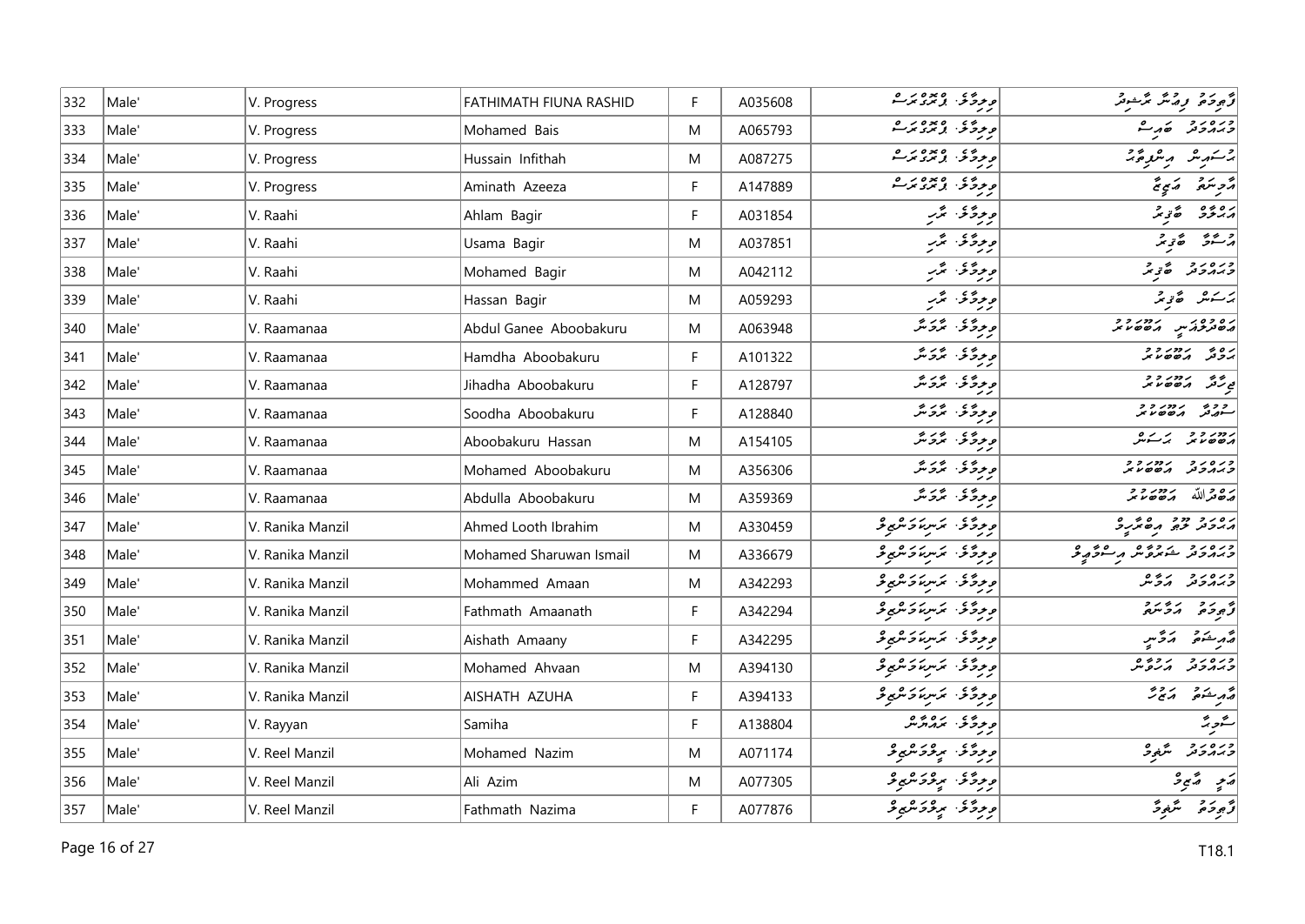| 358 | Male' | V. Reel Manzil     | Hussain Azim                    | M  | A078354 | وودٌ دَ. سردد مهود                       | جەسەمبە ئەھمى ئە                                                      |
|-----|-------|--------------------|---------------------------------|----|---------|------------------------------------------|-----------------------------------------------------------------------|
| 359 | Male' | V. Reel Manzil     | <b>Ahmed Basith Basheer</b>     | M  | A323451 | وودٌ وَ سِوْدَ سُهِ وْ                   |                                                                       |
| 360 | Male' | V. Remind Villa    | Haneefa Hassan                  | F. | A049098 | وودعى بردر مثناور                        |                                                                       |
| 361 | Male' | V. Remind Villa    | Ahmed Imad                      | M  | A065187 | ورودة بردر مده ود                        | در در در در در                                                        |
| 362 | Male' | V. Remind Villa    | Dhiyana Shareef                 | F. | A068808 | ودؤذ برذر مثناور                         | ەرەر ئىزىر<br>سىرەر ئىزىرى                                            |
| 363 | Male' | V. Remind Villa    | Hussain Siraj                   | M  | A081722 | ودؤذ برذر مثناور                         | برسكور شريدهم                                                         |
| 364 | Male' | V. Remind Villa    | Fathimath Isana                 | F. | A120226 | ىردۇر شاھ بۇ<br>اه ورٌوَّ دَ.<br>پ       | ژوده مشتر                                                             |
| 365 | Male' | V. Remind Villa    | Ibrahim Azim                    | M  | A150314 | وبرؤكز برةربندا وإذ                      | وهنر و ړُّود                                                          |
| 366 | Male' | V. Remind Villa    | Laisa Ahmed Imad                | F  | A157522 | ورود بردر معاود                          | توريح ورود ولحمد                                                      |
| 367 | Male' | V. Remind Villa    | Hanoon Ibrahim                  | M  | A159037 | وودً كخسرة وشاور                         | ג ככם פי פי                                                           |
| 368 | Male' | V. Remind Villa    | Hazeef Ibrahim Haleem           | M  | A334561 | ورود. بردر مده ود                        | ړې د موغربه ټره                                                       |
| 369 | Male' | V. Reydhuvaa       | Ahmed Mohamed                   | M  | A040588 | ە يەنى ئەدەر<br>مەنزىق ئىمەنزە           | נפנד בנסנד<br>הגבת בגהבת                                              |
| 370 | Male' | V. Reydhuvaa       | Umaira Ahmed                    | F  | A362005 | و و د کار د و د                          | وير شهر دورو                                                          |
| 371 | Male' | V. Roashanee Hiyaa | Hussain Shoafee                 | M  | A101847 | و دوی گرځسرمه                            | پرستمبر شر <sub>و</sub> ح مشرم                                        |
| 372 | Male' | V. Roashanee Hiyaa | Hassan Fayaz                    | M  | A125007 | و و د د .<br>  و و د د .                 | برسته زوَّت                                                           |
| 373 | Male' | V. Roashanee Hiyaa | Amaan Mohamed Ibrahim           | M  | A125008 | و و د د .<br>  و رو د .                  | روه دره دره ده ندره                                                   |
| 374 | Male' | V. Roashanee Hiyaa | Ali Riyaz                       | M  | A125009 | <br>  مورد كى مى مى مى مى مى مى بىر مىر  | أەيج بىرەر شە                                                         |
| 375 | Male' | V. Roashanee Hiyaa | Fathimath Rasheedha             | F. | A125020 | وودو. برخوره                             | ۇپرۇ ئرىسىگە                                                          |
| 376 | Male' | V. Roashanee Hiyaa | Mariyam Malakha                 | F. | A141718 | و و د د . مرځنېږ پر                      | دەرە دۇۋ                                                              |
| 377 | Male' | V. Roashanee Hiyaa | Aminath Sana Mohamed<br>Ibrahim | F  | A342285 | <br> وودكر برخوس بر                      |                                                                       |
| 378 | Male' | V. Saleemaa Villa  | Ismail Fulhu                    | M  | A000673 | وودد كودور                               | ېږ شو په ووو د<br>سر                                                  |
| 379 | Male' | V. Saleemaa Villa  | Ibrahim easa                    | M  | A051497 | وودد. سودوود                             | رەپر دە يە                                                            |
| 380 | Male' | V. Saleemaa Villa  | Ahmed Rizny                     | M  | A051498 | وودد سودود                               | بر ه بر د<br>م.پر <del>د</del> تر<br>سرچ مېر<br>مربع مېر              |
| 381 | Male' | V. Saleemaa Villa  | Mohamed Munavvaru               | M  | A063670 | ەردۇ. سەردەر                             | و ره ر د<br><b>ر</b> سمه و بر<br>و ر ه ر و<br>و پر پر <del>و</del> تر |
| 382 | Male' | V. Saleemaa Villa  | HAWWA ZAHIRA ADAM               | F. | A080161 | <sub>و پ</sub> وژو. سنږد <sub>گو</sub> ژ | پروی گے رنگ ارتدار                                                    |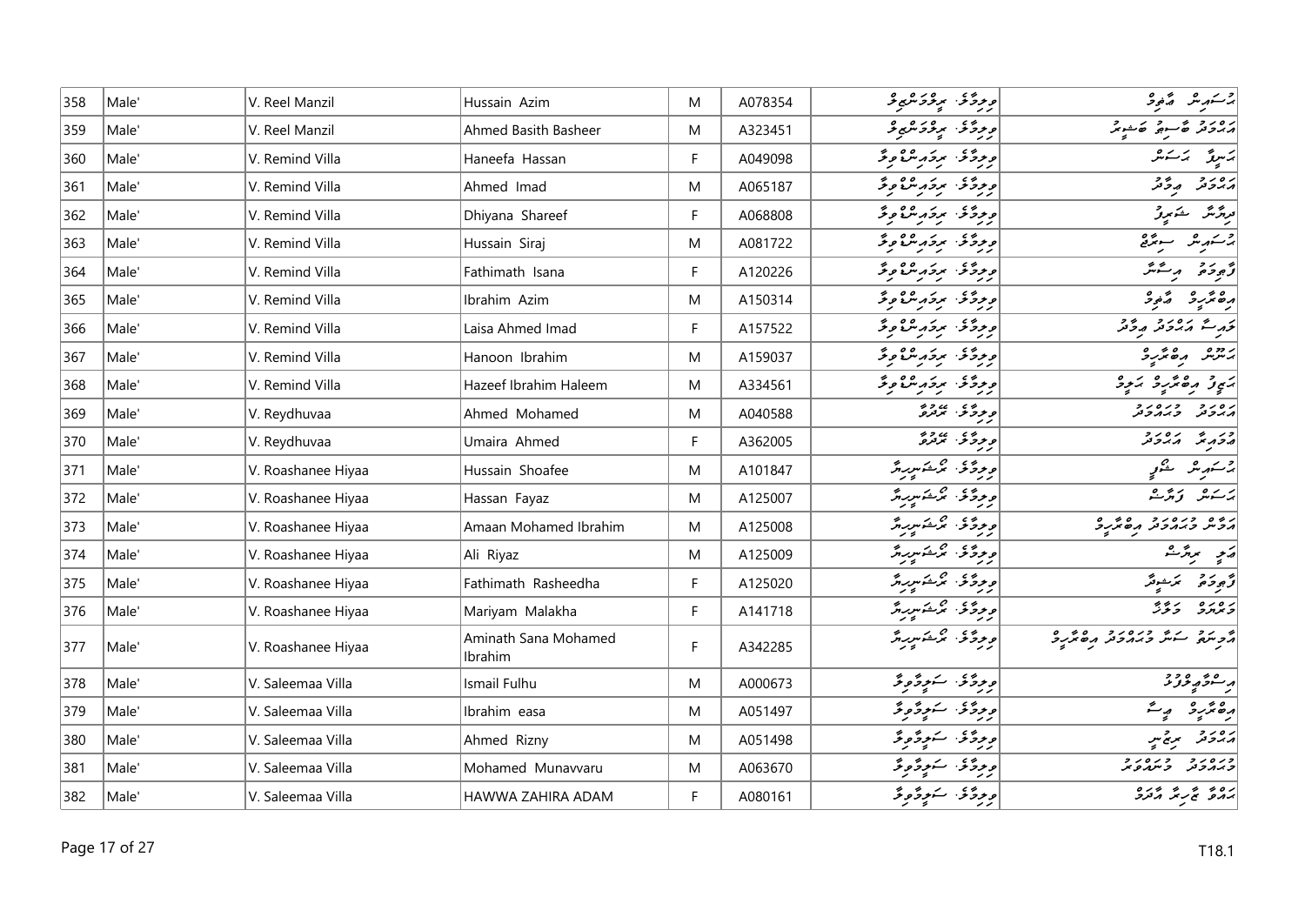| 383 | Male' | V. Saleemaa Villa  | Aishath Ismail          | F  | A148434 | وودة. سَوِدْوِدْ                                  | ومرشوم وبالمحوم                                   |
|-----|-------|--------------------|-------------------------|----|---------|---------------------------------------------------|---------------------------------------------------|
| 384 | Male' | V. Saleemaa Villa  | Ibrahim Khaleel         | M  | A150709 | ووژی خود وژ                                       | رەپرىر ئىچى                                       |
| 385 | Male' | V. Saleemaa Villa  | Saleema Ismail          | F. | A150715 | وودد كالمودود                                     | بر شۇپرو<br>سەرچە                                 |
| 386 | Male' | V. Saleemaa Villa  | Mohamed Lishan          | M  | A150720 | <sub>و پ</sub> وژو. سنږد <i>و</i> ژ               | ورەرو وېشە                                        |
| 387 | Male' | V. Saleemaa Villa  | Mohamed Aiman           | M  | A337110 | ەردۇ. سىردۇرۇ                                     | כנפנד הקבית                                       |
| 388 | Male' | V. Saleemaa Villa  | Aishath Rifa Munawwaru  | F  | A388296 | وودو. سەردە ۋ                                     | أأرشكم برأز ومرود                                 |
| 389 | Male' | V. Saleemaa Villa  | Mariyam Amaany Ismail   | F. | A404430 | ودِدَّدَ سَوِدَّودَ                               | קים קים הזיית תשתייתיים.<br>המחבר האיית תשתייתיים |
| 390 | Male' | V. San aa          | Mohamed Faizan Waheed   | M  | A070993 | و دی که ۲۰۰۰ ک                                    | ورەرو رېږېشكر وكړنځ                               |
| 391 | Male' | V. San aa          | Adam Fainan Waheed      | M  | A070998 | ە دۇنۇ سەھە                                       | م درو که مرمگر کار د                              |
| 392 | Male' | V. San aa          | Hussain Faruhaan Waheed | M  | A080249 | و د څو . سرمه                                     | برسكريكر وترجمه وكباقر                            |
| 393 | Male' | V. San aa          | Ali Fauzan Waheed       | M  | A153253 | و دی کی جا میدان                                  | أرزمي ترويج مكر تربر                              |
| 394 | Male' | V. San aa          | Fathimath Afnan Waheed  | F  | A317158 | و د د د .<br>  د ر د د                            | أوالمحمد والمحافظ المحامية                        |
| 395 | Male' | V. Sanaa Manzil    | Sheena Ahmed            | F  | A071962 | ودۇد سەئەتمىر                                     | شومتر مردم در حرار در است.<br> - تومتر مردم مردم  |
| 396 | Male' | V. Sanaa Manzil    | Hawwa Ibrahim           | F  | A072659 | ەردۇ. سەنگە ھ <sub>ى</sub> دۇ                     |                                                   |
| 397 | Male' | V. Sanaa Manzil    | Mohamed Nasir Ahmed     | M  | A073875 | ودۇ ئەشكەر                                        | כנסנים ומהים גםנים<br>במהכת ית-ים המכת            |
| 398 | Male' | V. Sanaa Manzil    | Fathimath Nasira        | F  | A100934 | و دۇ. سەئىر ئىبى ئ                                | ژَهِ دَهِ مَدَ سَرَ سَرَ سَرَ                     |
| 399 | Male' | V. Sanaa Manzil    | Sana Ahmed              | F  | A104272 | وبرۇ ئەسە ئەرەبىرى ئو                             | سەش مەردىر                                        |
| 400 | Male' | V. Sanaa Manzil    | Safa Ahmed              | F  | A104273 | وبرۇي سەئدىر مىي ئ                                | ستۇ بەردىر                                        |
| 401 | Male' | V. Sanfaa Manzil   | Saudhulla Hameed        | M  | A078755 | <i>ودۋ</i> ۇ. سەمدۇر م <sub>ەت</sub> و            | تحصيرالله برجيعه                                  |
| 402 | Male' | V. Sanfaa Manzil   | Shaheeda Hameed         | F  | A124421 | و دۇنى سەھۇرىق يول                                | لحكم بكاريد وكر                                   |
| 403 | Male' | V. Sanfaa Manzil   | Sakeena Mohamed         | F  | A124512 | ودۇۋ. سەرزۇر مىي ۋ                                | سكي حده در در د                                   |
| 404 | Male' | V. Sanfaa Manzil   | Shujath Abdul Hameed    | F  | A317420 | <sub>و</sub> دِدَّدَ سَنْدَرَ ش <sub>َرْ</sub> دَ | و در ده ده ده دولو د                              |
| 405 | Male' | V. Sanfaa Manzil   | Sulthaan Abdul Hameed   | M  | A317423 | وبرۇي سەھەر ھەبى                                  | وه پره ده وه د و<br>سرگوهر ماه مرکز د کند         |
| 406 | Male' | V. Shifaazaa Hiyaa | Hassan Hussain          | M  | A044939 | ە بەردى. سىر <i>ۇ</i> ئ <sub>ە</sub> ر            | يرىك يرىكىر ھ                                     |
| 407 | Male' | V. Shifaazaa Hiyaa | Mohamed Faisal          | M  | A074575 | ە بەردى. سىر <i>ۇ ئار</i> ىر                      | ورەرو تەرىبى                                      |
| 408 | Male' | V. Shifaazaa Hiyaa | Ali Azim                | M  | A075067 | ە بەردىگە ھەردىگە بەر                             | أمدمج مدهور                                       |
|     |       |                    |                         |    |         |                                                   |                                                   |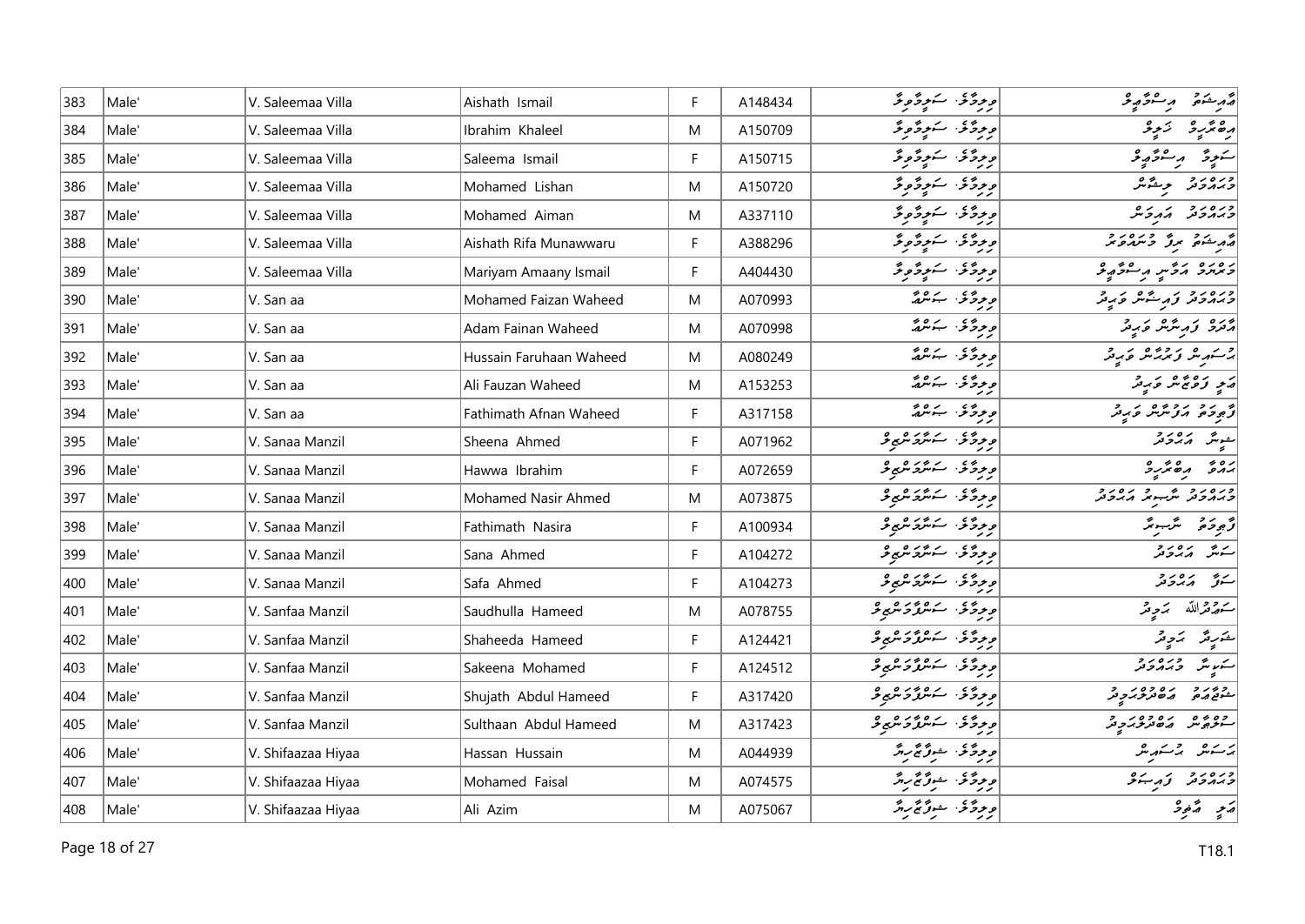| 409 | Male' | V. Shifaazaa Hiyaa | Ahmed Iyaz               | M         | A101796 | ە دۇڭر خوڭ بەر                                                             | پر بر د<br>د بر بح<br>پر ژ د تر         |
|-----|-------|--------------------|--------------------------|-----------|---------|----------------------------------------------------------------------------|-----------------------------------------|
| 410 | Male' | V. Shifaazaa Hiyaa | Mariyam Shifza           | F         | A119956 | ە دۇكى - شەۋڭرىگە                                                          | تر جو بر و<br>تر بر بر بر<br>شەۋىج      |
| 411 | Male' | V. Shifaazaa Hiyaa | Hussain Shimah           | ${\sf M}$ | A397669 | ە بەردى. ھەردىم بەر                                                        | شەرگە بر<br>جەسەمبەر<br>س               |
| 412 | Male' | V. Shifaazaa Hiyaa | Ibrahim Sinan            | M         | A400966 | ە بەردى. ھەردىنى بەر                                                       | ەرھەترىر <sup>ى</sup><br>سەمدىر         |
| 413 | Male' | V. Shifaazaa Hiyaa | Hawwa Shifa              | F         | A400968 | ە بەردى. ھەردىم بەر                                                        | رە پە<br>پەر<br>سندوگر                  |
| 414 | Male' | V. Shirumeen       | Aminath Shirumeen Shakir | F         | A066289 | ووۇڭ ھېتروپىر                                                              | أأدوسكم والموجو المراسمة والمراسر       |
| 415 | Male' | V. Shivilgo        | AHMED SHIHAAM            | M         | A085571 | ە دۇڭرىسى دە                                                               | رەر دىگە ئىدىمى<br>مەرى                 |
| 416 | Male' | V. Shivilgo        | Abdulla Farish           | ${\sf M}$ | A331600 | ە بەرگە ئەرەمى<br>مەمۇكە سىرە بىرى                                         | مَرْهُ قَرْاللّه وَ مِرْثٌ              |
| 417 | Male' | V. Shivilgo        | Hassan Musfah            | ${\sf M}$ | A372234 | ە پەر ئۇ سىمە ئەدە<br>ئەر                                                  | يركس وبادونه                            |
| 418 | Male' | V. Shukuran        | Mohamed Fayaz            | ${\sf M}$ | A114076 | و دۇ ئاستىمەتتىر                                                           | وره دو کرون                             |
| 419 | Male' | V. Shukuran        | Aminath Nuha             | F         | A131975 | و دۇنۇ ، شەرىمىرىش                                                         | ړځ سرچ<br>ىترجى                         |
| 420 | Male' | V. Shukuran        | Ahmed Naseem             | M         | A151268 | ە دۇكى شەرىرىش                                                             | رەر ئەسر                                |
| 421 | Male' | V. Summer Holiday  | Hawwa Naseema            | F         | A062444 | ووۇتۇ سۆزىرىدى                                                             | رە بە<br>برادى<br>ىئرىسەدى              |
| 422 | Male' | V. Summer Holiday  | Ilham Ali                | ${\sf M}$ | A113582 | مورځ ځو سوه سره په                                                         | أرور و الأمو                            |
| 423 | Male' | V. Summer Holiday  | Ahmed Sujaau             | ${\sf M}$ | A150271 | ە دۇئى سەرىرىدى                                                            | ره رح و و و د<br>پررو تر                |
| 424 | Male' | V. Summer Holiday  | Mohamed Shiyau           | M         | A157684 | ە دۇئى سەرىرىدى                                                            | شەدگەر<br>و رە ر د<br><i>د بر</i> بر تر |
| 425 | Male' | V. Summer Holiday  | Hassan Shifau            | M         | A376634 | ە دۇئى سەرىرىدى                                                            | ير سنه شورٌ ۾<br> -<br>  سنڌ شريح       |
| 426 | Male' | V. Thaira          | Zubaida Ali              | F         | A062142 | ووژځو غهرتز                                                                | ة قام قدم ترجم                          |
| 427 | Male' | V. Thaira          | Abdul Samad Ali          | M         | A062143 | ء درگاه کارنگ                                                              | ره وه ربر و پر کرم                      |
| 428 | Male' | V. Thiyara House   | Khadeeja Yoosuf          | F         | A070494 | وود و مرکز م                                                               | ئەرقى ئەسىمۇ                            |
| 429 | Male' | V. Transylvania    | Mohamed Mamdooh          | M         | A036388 | و در دی. ه د کره سرده سر                                                   | כנסנכ נסכבס<br><i>כג</i> ובט בכטג       |
| 430 | Male' | V. Transylvania    | Fathimath Yumna          | F         | A052371 | ە بەرگە قاھرىسى ئەرگە ئاپرىگە ئاپرىگە                                      | ژ <sub>بو څ</sub> و دوبر                |
| 431 | Male' | V. Transylvania    | Ibrahim Faizar           | ${\sf M}$ | A057242 | <sub>و پر</sub> وگو. ھ <sub>ا</sub> پڑ <sub>ھر سو</sub> و <sub>گ</sub> برگ | رە ئۆر ئەرىنى                           |
| 432 | Male' | V. Transylvania    | Habeeba Hassan Habeeb    | F         | A059094 | ە دۇن ھۆسەرە <i>ئەيد</i>                                                   | 500172601                               |
| 433 | Male' | V. Transylvania    | Ahmed Mamdhooh           | ${\sf M}$ | A064168 | و دۇنى ھۇشرىيە دەس                                                         | ره ر د ره دده<br>پررونر وونربر          |
| 434 | Male' | V. Transylvania    | Aminath Abbasa           | F         | A065134 | و دۇڭ ھېرىر سوۋىرىد                                                        | ړ ده ده ده ش                            |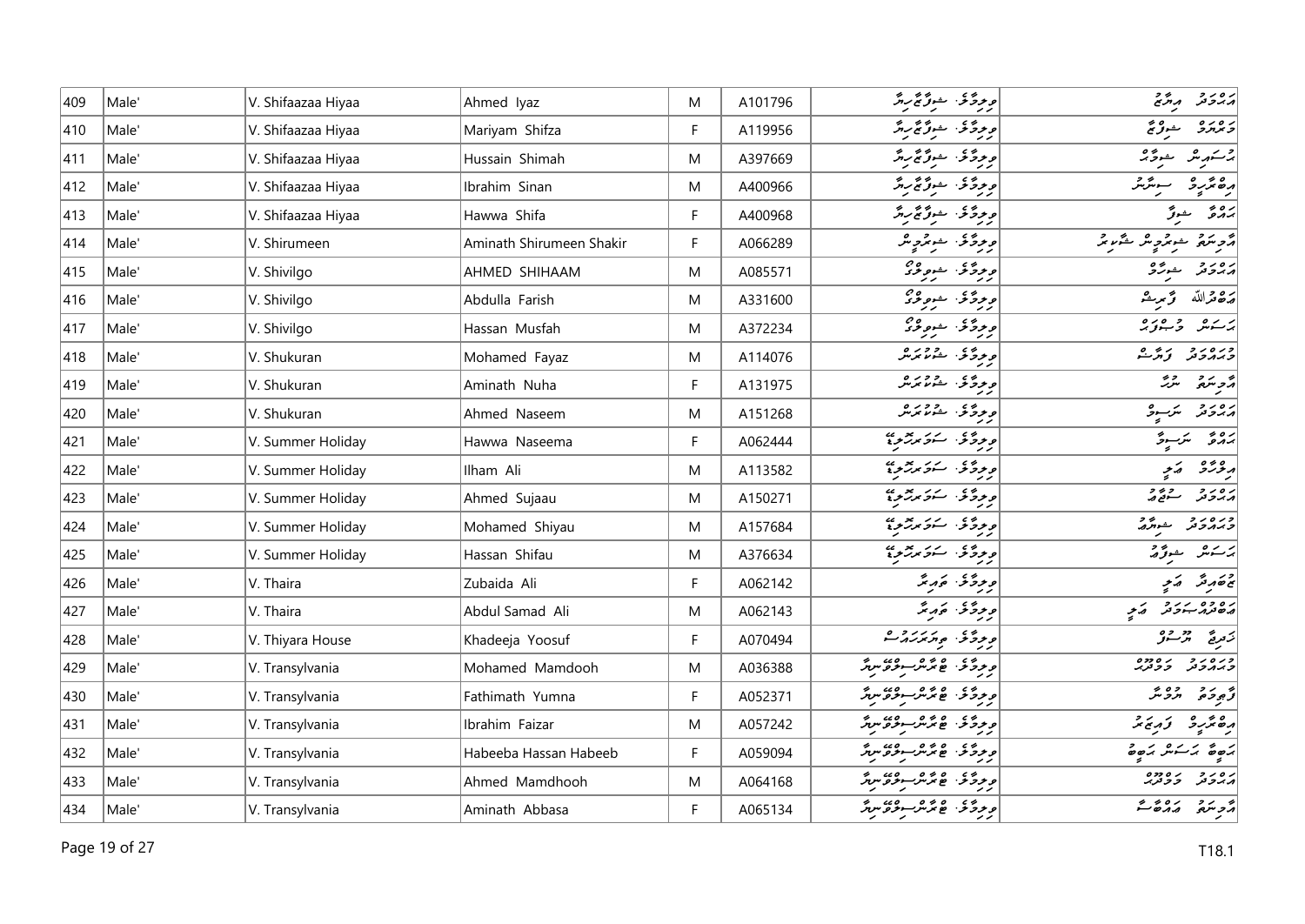| 435 | <i>Male'</i> | V. Vasfu         | Sobira Ismail    | F  | A045269 | د د د د . په د                                       | الشقصتر<br>ەرسەۋەي ۋ               |
|-----|--------------|------------------|------------------|----|---------|------------------------------------------------------|------------------------------------|
| 436 | Male'        | V. Vasfu         | Mariyam Shiuna   | F  | A045277 | <sub>عرم</sub> ورځو. ئۈس <sup>9</sup> ۇ              | ر ه ر ه<br>د بربر د<br>شەرگە ئىگر  |
| 437 | Male'        | V. Vasfu         | Mohamed Farih    | M  | A045278 | موجوعى عرضو                                          | و ر ه ر د<br>د برگرفتر<br>ۇ ئىر بۇ |
| 438 | <i>Male'</i> | V. Velifah       | Khadeeja Mohamed | F  | A060211 | وودٌ دَ کا وزَ تَرُ                                  | زَمْرِيحَ وَبَرُوونر               |
| 439 | Male'        | V. Velifah       | Ahmed Naish      | M  | A062040 | وودًى وُورَدْ                                        | أرەر ئەشمىر                        |
| 440 | Male'        | V. Viavi         | Fareesha         | F  | A043123 | ووژځو وړو                                            | وَ مَرِيشٌ                         |
| 441 | Male'        | V. Viavi         | Ahmed Ali        | M  | A058509 | ووژڈ ورَو                                            | پروتر کمی                          |
| 442 | Male'        | V. Viavi         | Hussain Akram    | M  | A081040 | ووژځو· وړَو                                          | ج سے مدام مدام کر دیا ہے کہ ا      |
| 443 | Male'        | V. Viavi         | Mohamed Ali      | M  | A124151 | وودة ومستقبة المستقبة المستقبة                       | دره د د په کر                      |
| 444 | Male'        | V. Viavi         | Ismail Ali       | M  | A124152 | وودة ومستقبة المستقبة المستقبة                       | پرسموګوريو کامو                    |
| 445 | Male'        | V. Vilivailet    | Aminath Asra     | F. | A044030 | ودؤكي ودوردة                                         | أزوينهم أرمث                       |
| 446 | Male'        | V. Zuhair Aabadh | Ismail Shanoon   | M  | A042298 | د د ده د د د د د د<br>$\overline{\phantom{a}}$<br>ンン | أرباءة ويدعدهم المتفرج             |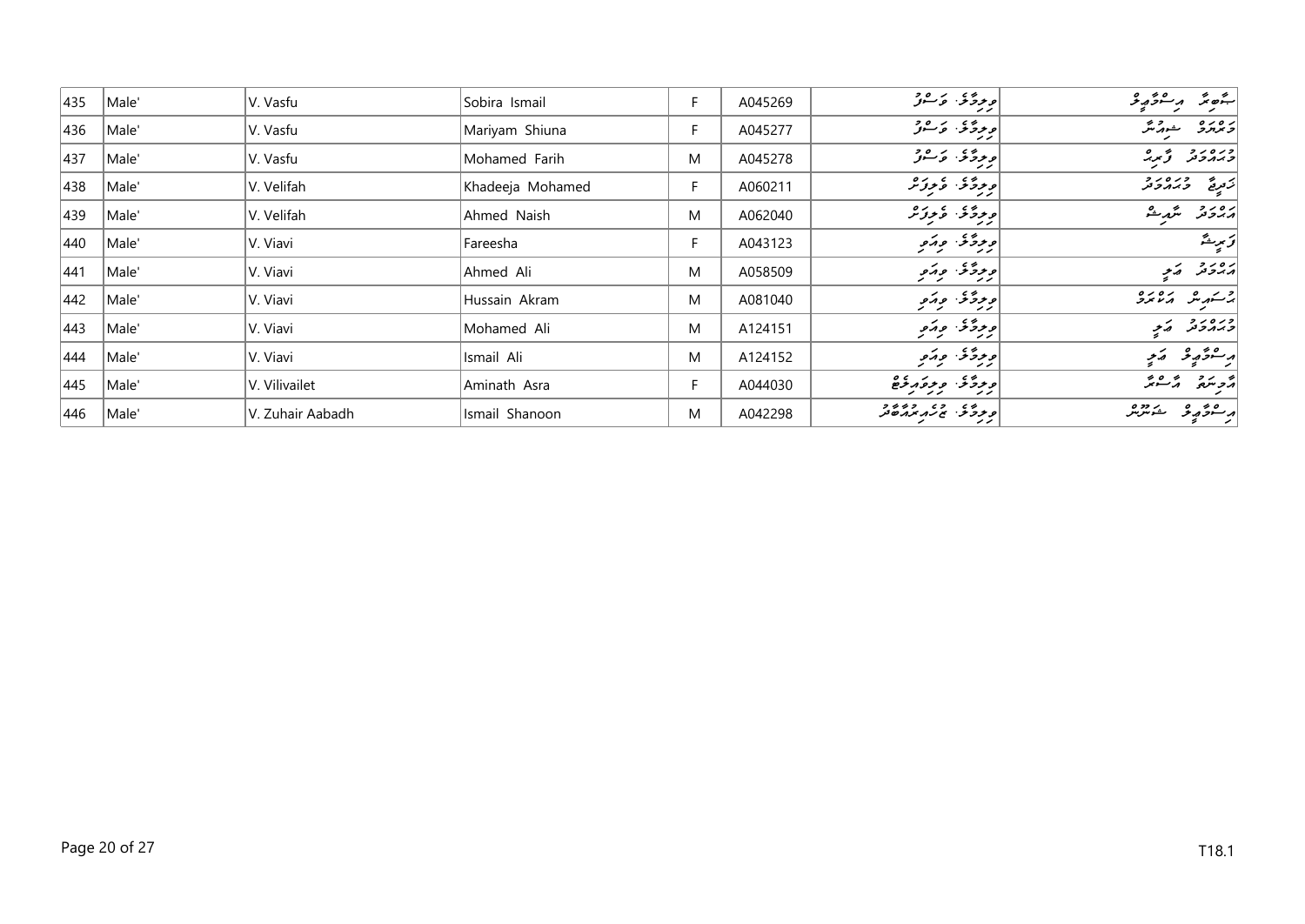## *w7qAn8m? sCw7mRo>u; wEw7mRw;sBo<*

| ' مرمر | 'يئرىثر: |
|--------|----------|
|        |          |
|        |          |
|        |          |

## *w7q9r@w7m> sCw7qHtFoFw7s; mAm=q7 w7qHtFoFw7s;*

| يئرمىش: | $^{\circ}$<br>. سر سر<br>$\cdot$ | $\circ$ $\sim$<br>-- | يئرمثر |
|---------|----------------------------------|----------------------|--------|
|         |                                  |                      |        |
|         |                                  |                      |        |
|         |                                  |                      |        |

| انترنثر: | $^{\circ}$ | يبرهر | $^{\circ}$<br>سرسر |
|----------|------------|-------|--------------------|
|          |            |       |                    |
|          |            |       |                    |
|          |            |       |                    |

| ىرتىر: | 。<br>سر سر | .,<br>مرسر |
|--------|------------|------------|
|        |            |            |
|        |            |            |
|        |            |            |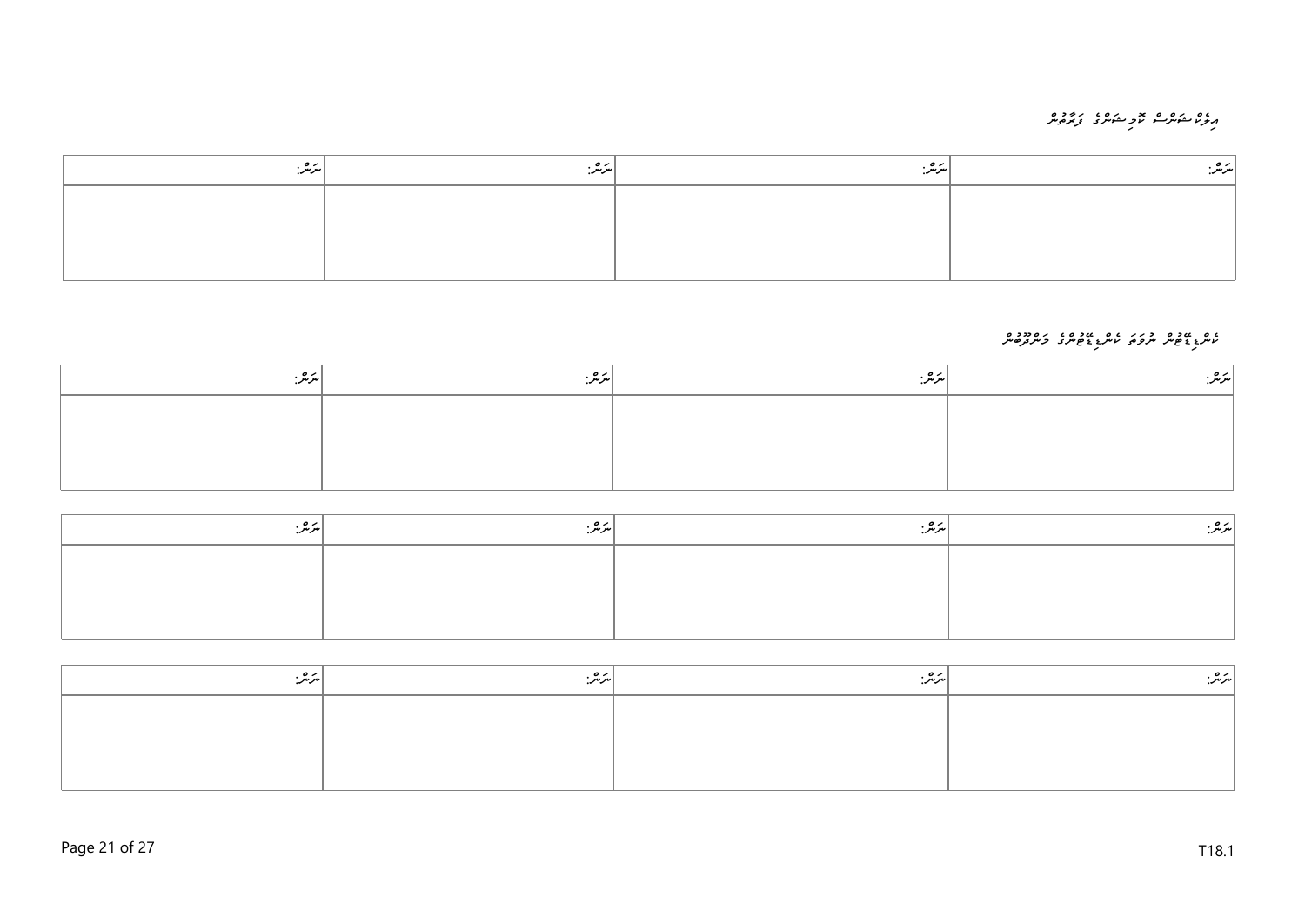| يزهر | $^{\circ}$ | ىئرىتر: |  |
|------|------------|---------|--|
|      |            |         |  |
|      |            |         |  |
|      |            |         |  |

| <sup>.</sup> سرسر. |  |
|--------------------|--|
|                    |  |
|                    |  |
|                    |  |

| ىئرىتر. | $\sim$ | ا بر هه. | لىرىش |
|---------|--------|----------|-------|
|         |        |          |       |
|         |        |          |       |
|         |        |          |       |

| 。<br>مرس. | $\overline{\phantom{a}}$<br>مر مىر | يتريثر |
|-----------|------------------------------------|--------|
|           |                                    |        |
|           |                                    |        |
|           |                                    |        |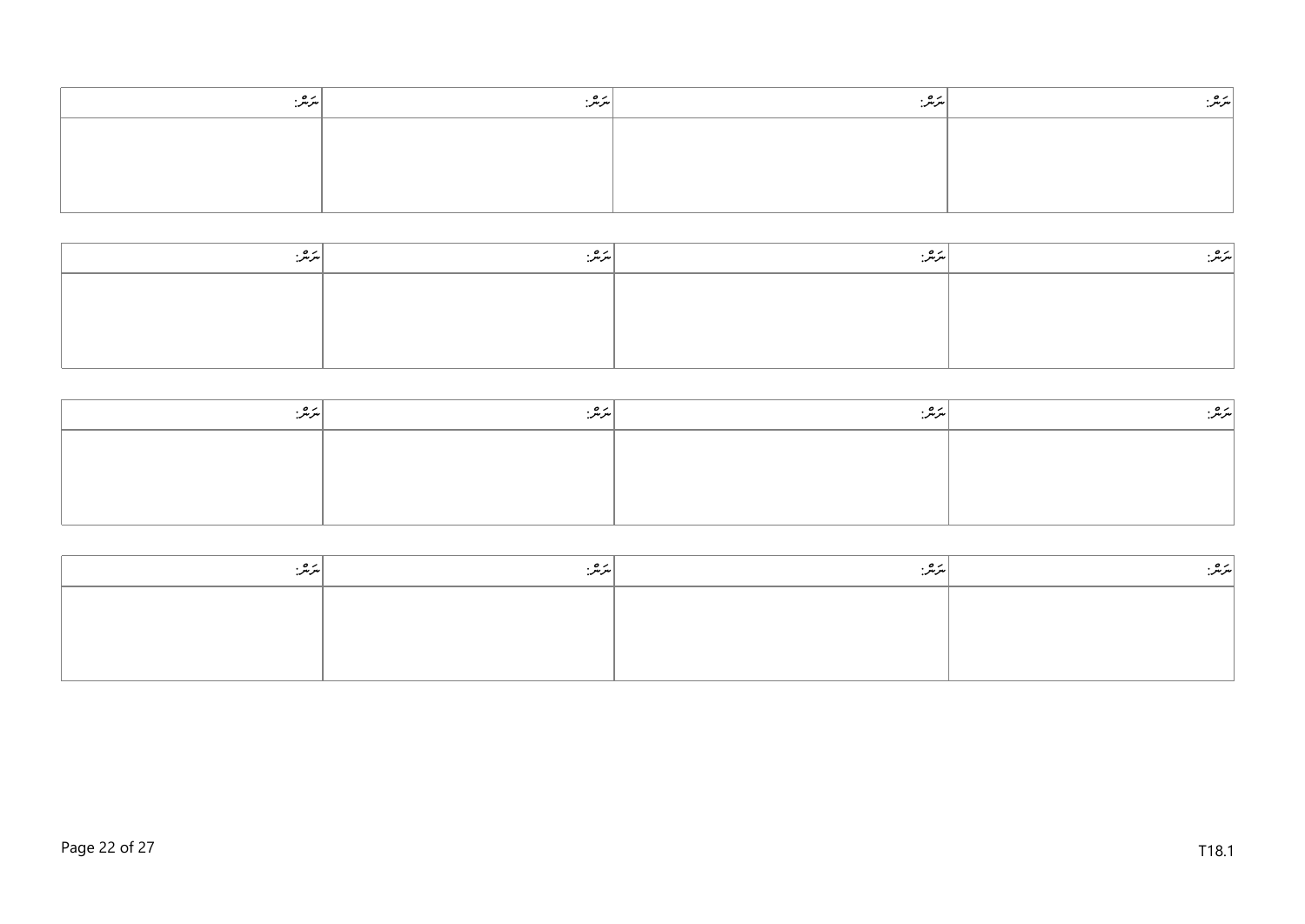| ير هو . | $\overline{\phantom{a}}$ | يرمر | اير هنه. |
|---------|--------------------------|------|----------|
|         |                          |      |          |
|         |                          |      |          |
|         |                          |      |          |

| ىر تىر: | $\circ$ $\sim$<br>" سرسر . | يبرحه | o . |
|---------|----------------------------|-------|-----|
|         |                            |       |     |
|         |                            |       |     |
|         |                            |       |     |

| 'تترنثر: | . .<br>يسمونس. |  |
|----------|----------------|--|
|          |                |  |
|          |                |  |
|          |                |  |

|  | . ه |
|--|-----|
|  |     |
|  |     |
|  |     |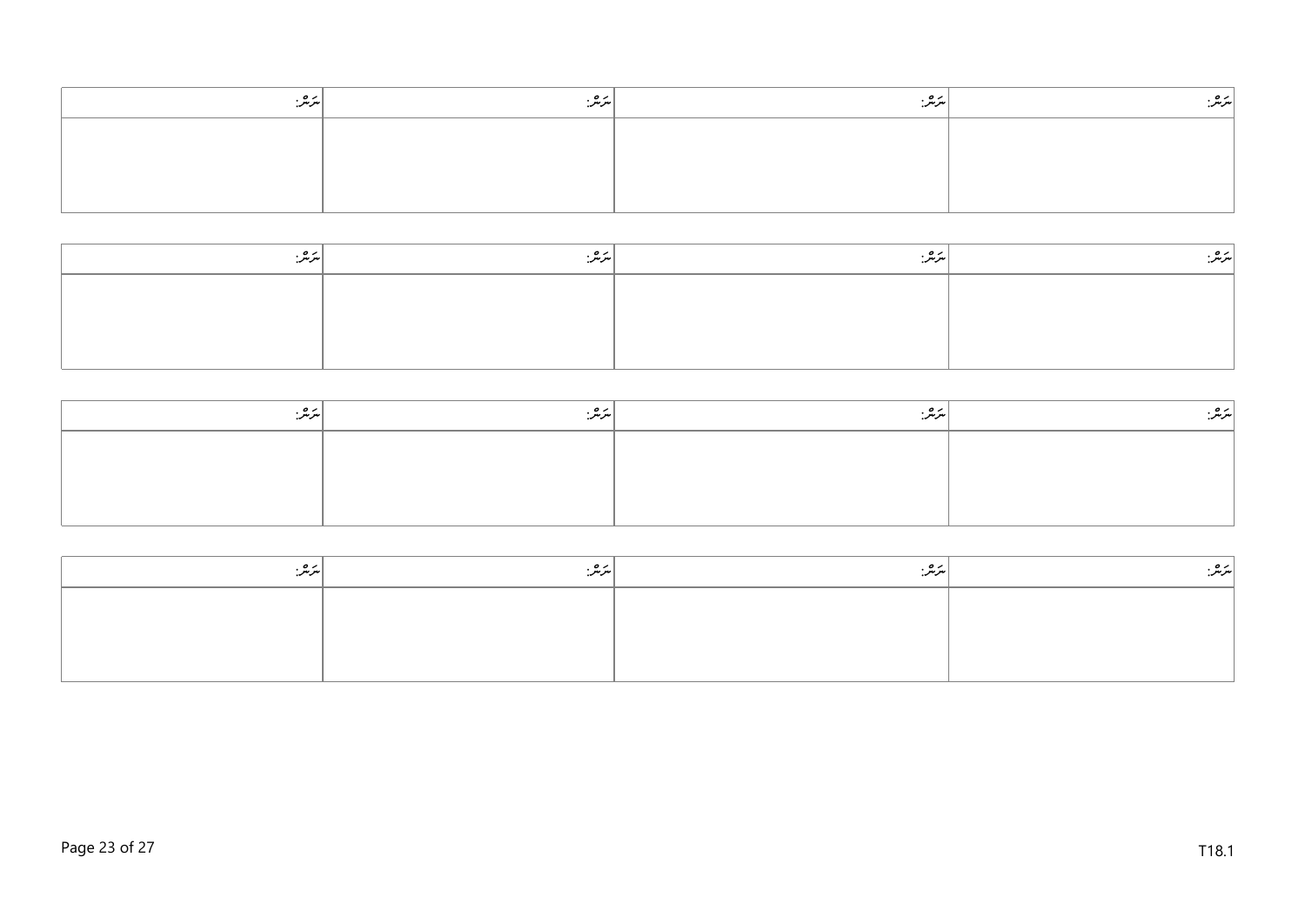| ير هو . | $\overline{\phantom{a}}$ | يرمر | اير هنه. |
|---------|--------------------------|------|----------|
|         |                          |      |          |
|         |                          |      |          |
|         |                          |      |          |

| ئىرتىر: | $\sim$<br>ا سرسر . | يئرمثر | o . |
|---------|--------------------|--------|-----|
|         |                    |        |     |
|         |                    |        |     |
|         |                    |        |     |

| انترنثر: | ر ه |  |
|----------|-----|--|
|          |     |  |
|          |     |  |
|          |     |  |

|  | . ه |
|--|-----|
|  |     |
|  |     |
|  |     |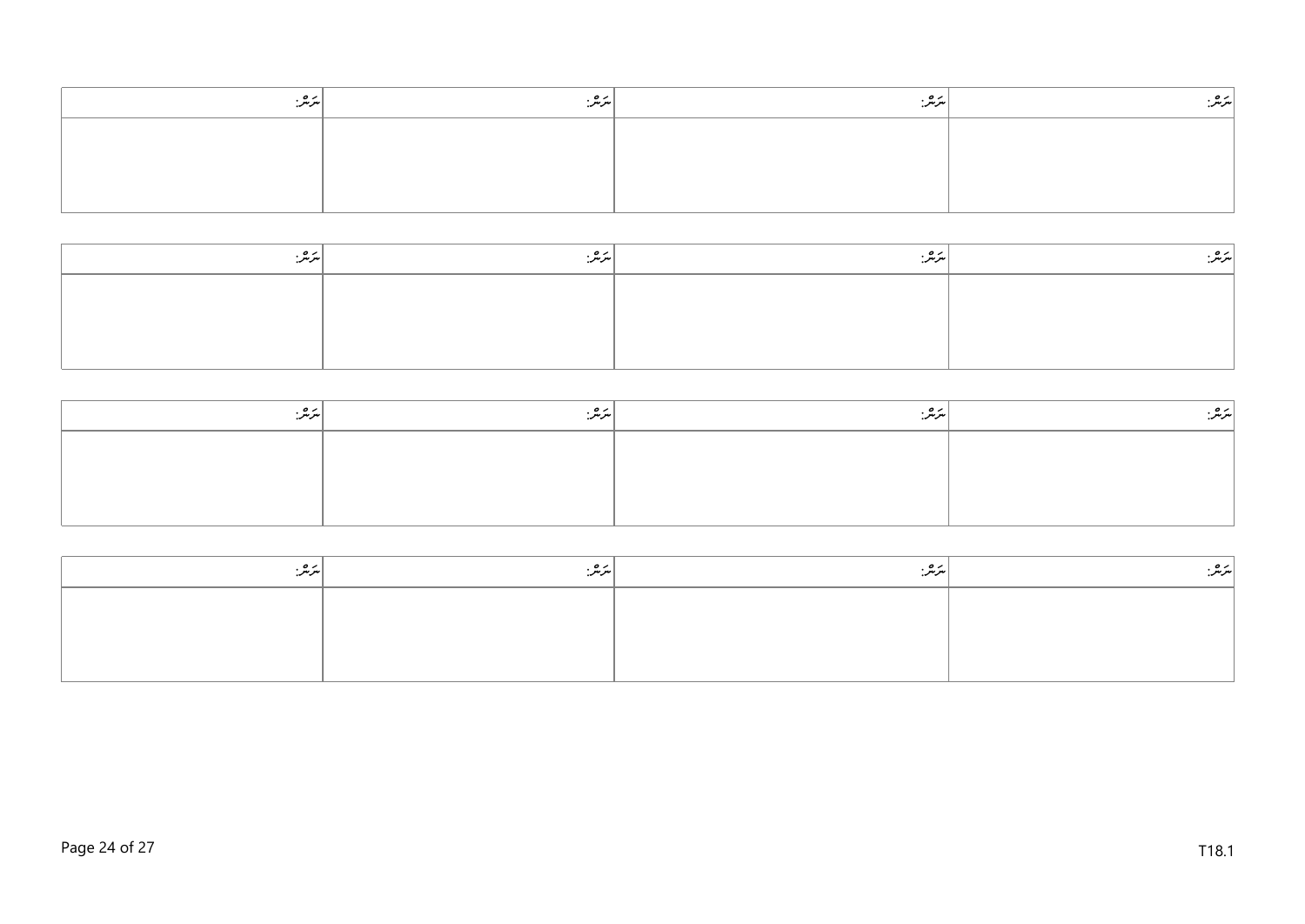| $\cdot$ | ο. | $\frac{\circ}{\cdot}$ | $\sim$<br>سرسر |
|---------|----|-----------------------|----------------|
|         |    |                       |                |
|         |    |                       |                |
|         |    |                       |                |

| ايرعر: | ر ه<br>. . |  |
|--------|------------|--|
|        |            |  |
|        |            |  |
|        |            |  |

| بر ه | 。 | $\sim$<br>َ سومس. |  |
|------|---|-------------------|--|
|      |   |                   |  |
|      |   |                   |  |
|      |   |                   |  |

| 。<br>. س | ىرىىر |  |
|----------|-------|--|
|          |       |  |
|          |       |  |
|          |       |  |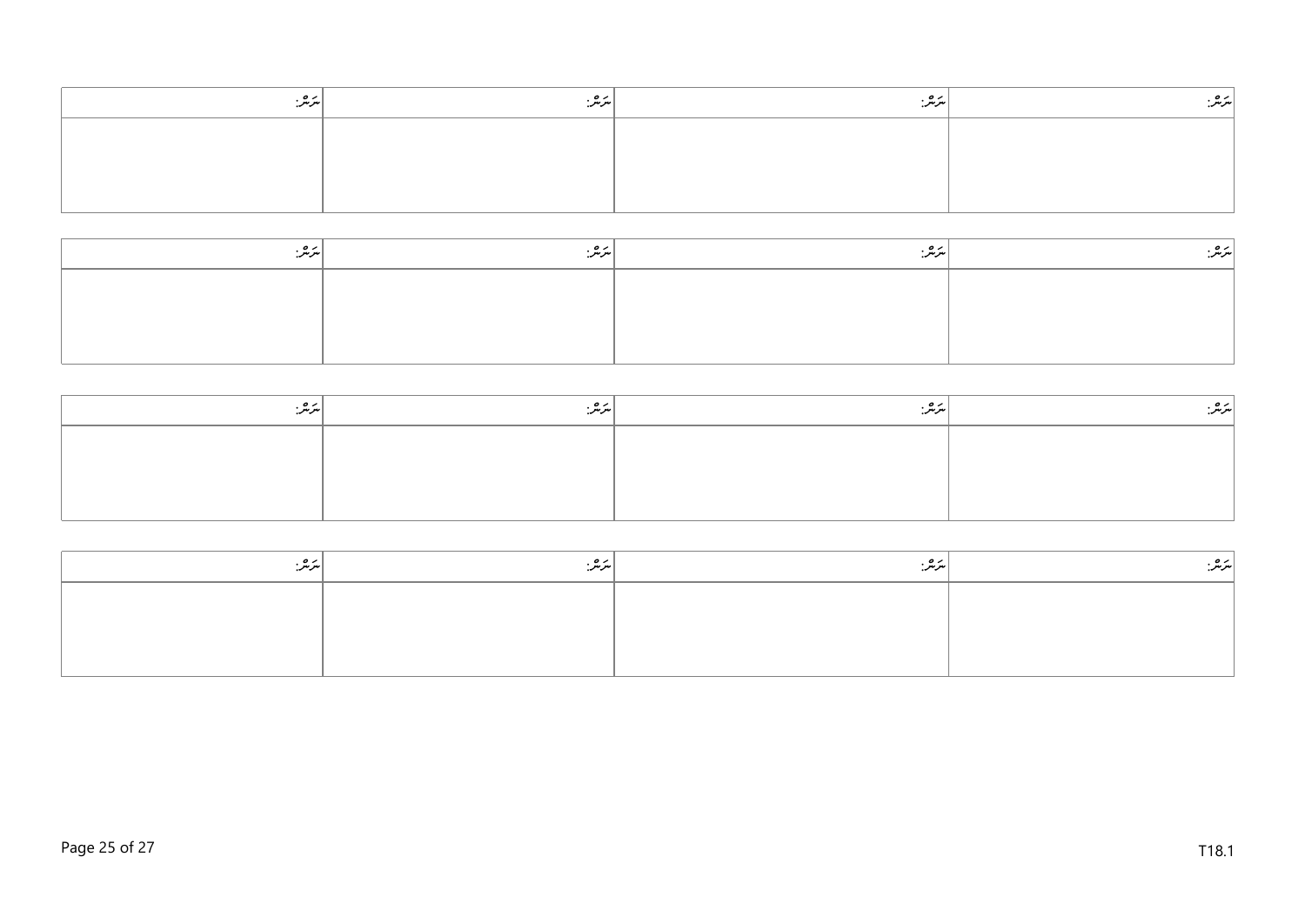| ير هو . | $\overline{\phantom{a}}$ | يرمر | لتزمثن |
|---------|--------------------------|------|--------|
|         |                          |      |        |
|         |                          |      |        |
|         |                          |      |        |

| ىر تىر: | $\circ$ $\sim$<br>" سرسر . | يبرحه | o . |
|---------|----------------------------|-------|-----|
|         |                            |       |     |
|         |                            |       |     |
|         |                            |       |     |

| 'تترنثر: | 。<br>,,,, |  |
|----------|-----------|--|
|          |           |  |
|          |           |  |
|          |           |  |

|  | . ه |
|--|-----|
|  |     |
|  |     |
|  |     |